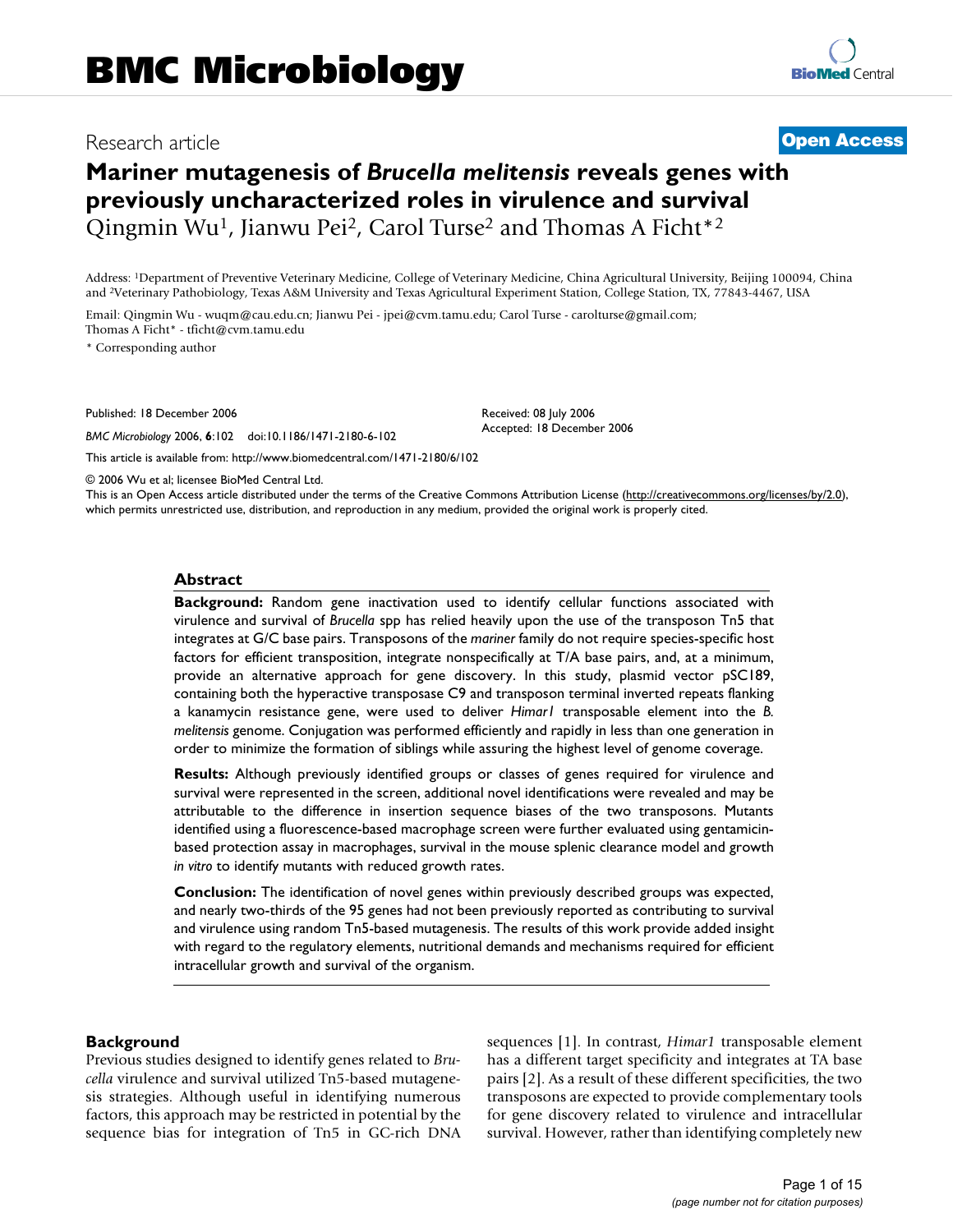classes of genes, the expectation was that additional genes within previously described groups would be identified.

Functional characterization and sequence analysis of the *Brucella* genome have identified few classically defined virulence genes. When narrowly defined, virulence factors are those functions specifically designed to interact with the host cell, to enhance replication or survival, and have no effect on the organism when grown under laboratory conditions. Although this concept is useful when attempting to restrict the number of mutants and to target functions or mechanisms that are specific for survival of the organism, it may overlook the significance of gene products that sustain the organism in crucial intracellular environments. *Brucella* virulence results from the ability of the organism to survive and replicate within the professional phagocytic cells of the host [3]. Similarities between *Brucella* and plant pathogens are notable in the conservation of metabolic functions with the potential to enhance survival and persistence within different environments [4]. Much has been made of the environment in which *Brucella* sp. persist and replicate as well as the importance of several metabolic pathways to survival [5-8]. Perhaps more importantly, some metabolic pathways could provide specific targets for the development of new antibiotics capable of restricting intracellular replication. However, physical characterization of the "brucellasome" is just beginning [9,10] and it is important to remember that mutants exhibiting reduced *in vivo* replication may reflect minor growth defects that are exacerbated in the host as a result of exposure to additional stress. As such, it is difficult to make general predictions concerning nutritional pathways and relative importance to survival and virulence.

The work reported extends knowledge of pathogenic and metabolic functions necessary for survival and helps to improve definition of the replicative niche in which fully virulent *Brucella* persist. Intracellular survival in macrophage is responsible for virulence in the host, and in the experiments described, macrophage were used to screen a bank of mutants for defects in intracellular survival. The mouse provides a confirmation of virulence potential and is used here as a model for other animal species. In this model, the organism replicates and colonizes the spleen in elevated numbers causing a splenomegaly, but over time the numbers of organisms decline and splenomegaly subsides (a property that has not been characterized in other species including man). The outcome of these experiments is the identification of a large number of genes associated with virulence, of which nearly twothirds have not been identified using random insertion mutagenesis.

# **Results**

#### *Construction of the mariner mutant bank*

pSC189, containing the *Himar1* transposable element in *E. coli* β2155, was the kind gift of Eric Rubin (Harvard School of Public Health). Following conjugation, as described in Materials and Methods, the viability of *Brucella*, as determined by the overall number of colony forming units (CFUs) recovered following conjugation, was shown to decrease 10–20% over the course of the experiment while the number of *E. coli* β2155 CFUs increased as much as fourfold. Under these conditions transformation of *Brucella* to kanamycin resistance occurred at a frequency of 1 in 100 to 1000 *Brucella*, and transformants were isolated by plating on TSA supplemented with kanamycin. The generation time was determined to be four hours under these conditions, and few if any siblings were expected to be identified. Digestion of genomic DNA with NcoI to produce two characteristic fragments following Southern blotting revealed that each of 100 mutants selected at random had inserted into different regions of the genome and that selection provided mutants with unique transposon insertions (data not shown). Sequence analysis described below is also consistent with a low number of siblings in the mutant bank.

#### *Identification of mutants with reduced survival relative to parental strain in macrophages*

To identify mutants with reduced capacity to survive and replicate intracellularly, all the mutants were analyzed using the mouse macrophage-like cell line J774.A1 in the 96-well tissue culture plates. In order to minimize the number of false positives attributable to poor growth of the inoculum, mutant growth was determined after 48 hours *in vitro* by optical density readings using a BioRad microplate reader; mutants exhibiting poor growth in liquid media were eliminated from analysis. Cells were infected at an approximate multiplicity of infection (MOI) of 50 in duplicate, and after 48 hours intracellular bacteria were stained with goat anti-*B. melitensis* 16 M antibody and Alexa Fluor 488-conjugated donkey antigoat IgG (Molecular Probes, Eugene, Oregon, USA) to avoid artifacts due to over expression of green fluorescent protein (GFP) [11]. Following the first round of fluorescent microscopic examination, 1,020 mutants (5.5% of the mutant bank) were identified as attenuated based on limited intracellular replication or a reduced number of infected cells (Fig. 1). A second round of fluorescent microscopic evaluation was performed with the 1,020 mutants to eliminate mutants that were mischaracterized (i.e., false positives) in the first round of screening. Following this second round of screening, 443 mutants (2.4% of the mutant bank) were confirmed via fluorescence microscopy as attenuated for intracellular growth.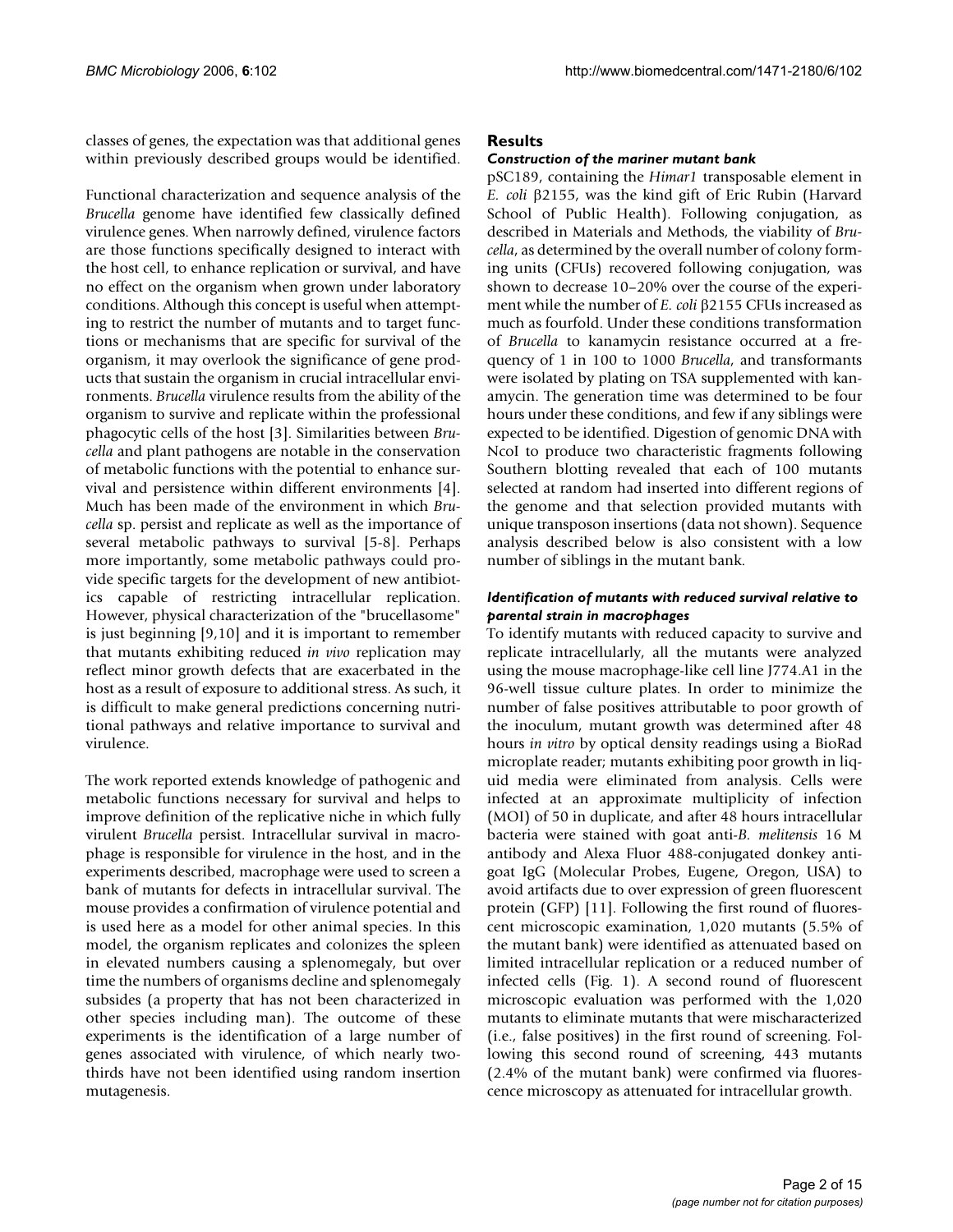

#### Figure 1

**Fluorescence screen of** *Himar* **1 mutant replication in macrophage**. Preliminary screening was performed using J774.A1 macrophage-like cells that were infected with *B. melitensis* 16 M (panel A) or individual mutants (panels B, C, D) in 96-well microtiter dishes at MOI of 50, as described in Materials and Methods. Replication of each mutant was visualized using goat anti-*B. melitensis* and donkey-anti-goat IgG-Alexa Fluor 488. Images similar to those shown were captured using an Olympus IX70 inverted fluorescent microscope.

In order to better quantify the attenuated phenotype of these mutants, replication was monitored relative to the parental strain *B. melitensis* 16 M over a 48 hour period in macrophages using the gentamicin protection assay described in Materials and Methods. Mutants exhibiting reduced recovery (tenfold or lower CFU compared to the parental strain) after 48 hours of growth in macrophage were selected for DNA sequencing  $(n = 200)$ . These mutants were thought to encode critical regulatory functions or pathogenic mechanisms that more drastically affect survival. The remaining 243 mutants were not characterized in this study. DNA sequencing of the 200 mutants revealed the interruption of only 95 genes (Table 1), and 36 of the 95 genes identified were interrupted in multiple mutants. However, insertions in only two genes appeared to have identical transposon interruptions and to represent potential siblings consistent with earlier claims of elevated recovery of independent interruptions. Several publications have reported the identification of genes involved in virulence and survival of *Brucella* using Tn5-based random mutagenesis [6,12-14]. Yet, the use of the mariner transposon has revealed 57 novel genes insertions out of 95 identified in the studies reported here that have not been identified in any of those previous studies (Table 1).

Novel gene interruptions (and some previously characterized mutations) were further evaluated using the macrophage survival assay and the mouse splenic clearance model of infection. The results of this analysis are provided in Table 2. The identified virulence genes/operons are distributed evenly on the two chromosomes with clustering pronounced in *virB*, *luxR*, *gltAB* and *pur* loci (Table 2). Functions may be ascribed to 49 of the 57 genes; these are summarized in Table 2 in which the genes identified are classified according to Clusters of Orthogonal Groups (COGs). Seven genes lacked orthologs within microbial databases, and at least five others require additional characterization to confirm function. In addition, ten of fiftyseven newly identified interruptions are located within intergenic regions (indicated by an "/") between previously untargeted genes and will require additional characterization to confirm which of the flanking genes is responsible for attenuation of survival.

# *Confirmation of reduced survival relative to parental strain in the mouse splenic clearance model*

To confirm the relationship between reduced survival in macrophages and rapid clearance from the host, a subgroup of 22 newly identified mutants were evaluated for survival in the mouse splenic clearance model. The results confirm the predictions based on reduced survival in macrophages and suggest previously unidentified key roles for these genes in survival in the animal model (Table 2 and Fig. 2). In contrast, mutants that exhibited normal intracellular growth patterns in the fluorescence assay did not exhibit significant differences in survival in the mouse model (data not shown). Among the mutants exhibiting extremely of reduced survival were several with *Himar* insertions in important regulatory elements. Although not a novel identification, interruption of *luxR* (BME1116) severely reduced survival, while at least 4 other *luxR* orthologs present in the *Brucella* genome were not detected in this screen. Additional transcriptional regulatory elements that appear to be involved in regulating virulence in *Brucella* are *virF* (BMEI0371), sigma factor; *ompR* (BMEI0066), a two component response regulator; *rpoZ* (BME1297), RNA polymerase omega subunit and transcriptional regulatory elements *mucR* (BME1364), *lysR* (BMEI0513) and *deoR* (BME0304). Additional factors important for survival include *virB*, LPS biosynthesis genes and several metabolic functions. Differences were observed in the survival ratios over time for several of the mutants and may reflect differences in the timing of their expression. For example, genes encoding cytochrome *bd* oxidase function appear to be important later in infection, while most other functions have a more dramatic effect early in infection (Fig. 2).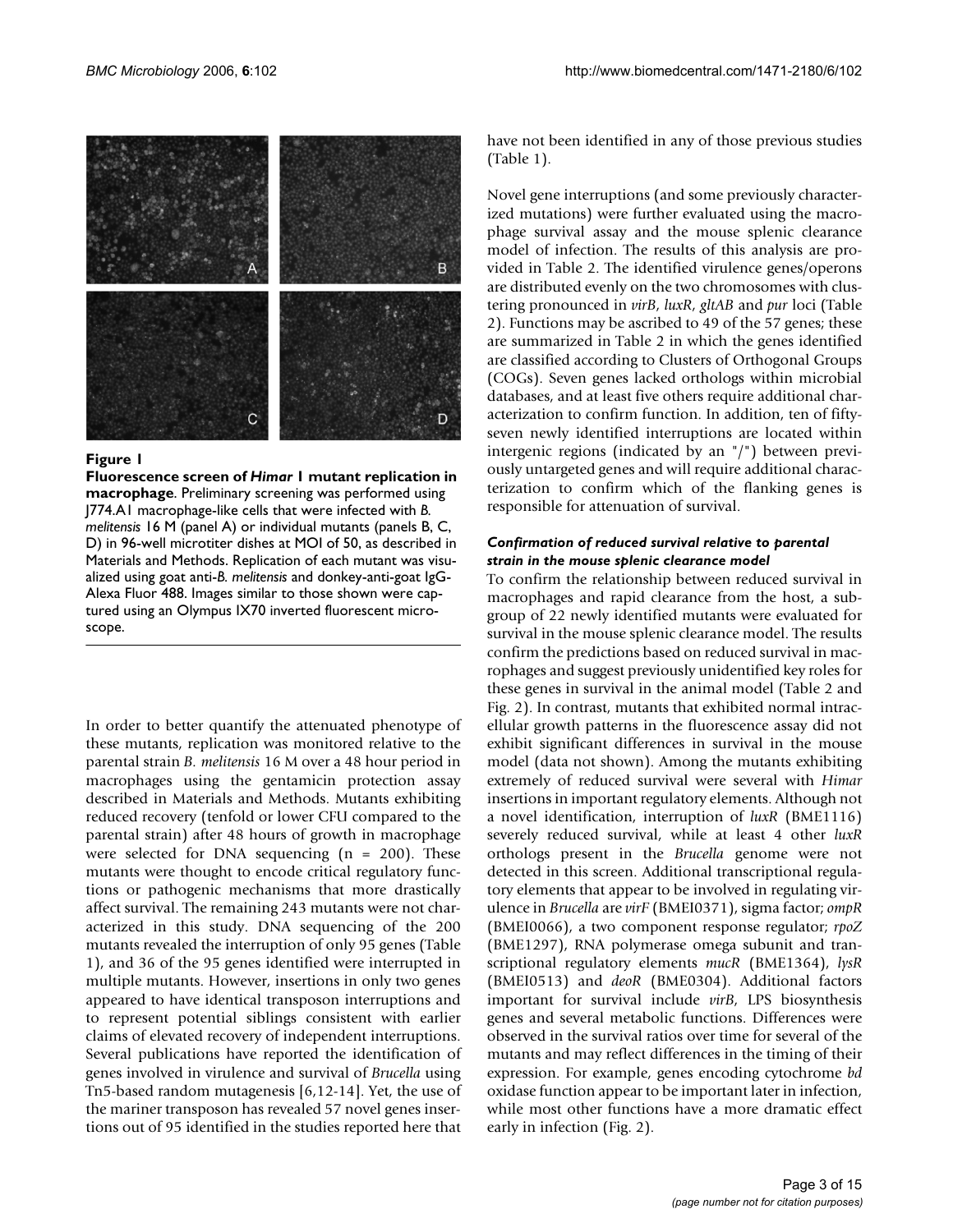| <b>Functional Class</b>                                         | B. melitensis (BME) locus*                                                                                                   | Genes Identified (#) | Fraction Identified (%) | Novel Genes (#) | Target Specificity <sup>†</sup> |
|-----------------------------------------------------------------|------------------------------------------------------------------------------------------------------------------------------|----------------------|-------------------------|-----------------|---------------------------------|
| Intracellular trafficking, secretion                            | II0025, II0026, II0027, II0028,<br>II0029, II0029/30 II0030, II0032,<br>110033, 110034, 110035                               | $\mathbf{H}$         | 12%                     | 3               | 12.8                            |
| Nucleotide transport and metabolism                             | 10233, 10295, 10296, 11123,<br>11124, 11127, 11204, 11240,<br>11488, 11519                                                   | $\overline{10}$      | 11%                     | 5               | 3.5                             |
| Signal transduction                                             | 10066, 11296, 11327, 11807,<br>110011                                                                                        | 5                    | 5%                      | 3               | 2.4                             |
| Transcription                                                   | 10304/5, 10371, 10508, 10513,<br>10513/4, 10731/2, 10808,<br>11178, 11297/8, 11364, 11647/<br>8, 11116, 111116/7             | 3                    | 14%                     | $\mathbf{H}$    | 2.1                             |
| Cell wall/membrane/envelope biogenesis                          | 10498/9, 10997, 11302, 11326,<br>11393, 11413, 11414, 11415,<br>11416, 11426, 11427, 11886,<br><b>110380, 110472, 110899</b> | 15                   | 16%                     | 7               | 1.9                             |
| Energy production and conversion                                | 10972, 11749, 110428, 110429,<br>II0759, II0760, II0761, II0762                                                              | 8                    | 8%                      | $\overline{2}$  | 1.2                             |
| Amino acid transport and metabolism                             | 10025, 110039, 110040, 110285,                                                                                               | 4                    | 4%                      |                 | 1.0                             |
| Replication, recombination and repair                           | 10040, 10334, 11307, 12023,<br>110260                                                                                        | 5                    | 5%                      | 4               | 0.5                             |
| Translation, ribosome structure and biogenesis                  | 10983, 11057, 11775/6                                                                                                        | 3                    | 3%                      | 3               | 0.4                             |
| Function unknown                                                | 10186, 10193, 10490, 10540,<br>10603, 10732, 110045/6                                                                        | $\overline{7}$       | 7%                      | 7               | 0.4                             |
| Posttranslational modification, protein turnover,<br>chaperones | 10816, 11804, 110932                                                                                                         | 3                    | 3%                      | $\overline{2}$  | 0.4                             |
| Defense mechanisms                                              | 10926                                                                                                                        |                      | 1%                      |                 | 0.3                             |
| General function prediction                                     | 11143, 11282, 11487, 11499,<br>11867, 11894                                                                                  | 5                    | 5%                      | 5               | 0.2                             |
| Carbohydrate transport and metabolism                           | 12031, II1095                                                                                                                | 2                    | 2%                      |                 | 0.2                             |
| Lipid transport and metabolism                                  | 11553                                                                                                                        |                      | 1%                      |                 | 0.1                             |
| Coenzyme transport and metabolism                               | 10657                                                                                                                        |                      | 1%                      |                 | 0.1                             |

**Table 1:** *Himar* **1 gene interruptions that attenuate survival of** *B. melitensis* **16 M in J774.A1 macrophages assorted according to COG‡**

‡ Genes assigned to COGs that are not listed were not identified.

\* Numbers in bold reflect novel identification (n = 57). Those that are not bold have been identified previously using Tn5 by us and others [46] / Indicates intergenic insertion between two genes.

† ts or target specificity represents the ratio of insertions per COG divided by the fraction of the genome represented by that COG.

#### **In vitro** *growth characteristics of attenuated mutants*

An issue raised in earlier work with regard to the identification of virulence genes is whether reduced survival observed in macrophages can be said to be specific to the intracellular environment. Although such a definition is meant to enhance focus on pathogenic mechanisms, it has the disadvantage of categorically eliminating mutants that may be useful either in characterizing the intracellular environment in which *Brucella* persists or for vaccine development. Mutants exhibiting obvious growth defects *in vitro* were naturally eliminated during early steps of the screening process due to poor growth. However, mutants exhibiting modest defects were present among the group identified. For example, purine auxotrophs appear to grow poorly *in vitro* when in competition with the parental wild-type organisms (Table 2). Yet, their growth defect in macrophages reveals an interesting and important aspect of the environment in which the organism persists within the cell [15]. For all of these reasons we have provided the competitive growth ratios for comparison with macrophage and mouse splenic clearance (Table 2). Overall the *in vitro* growth ratios were smaller than those observed in mice or in macrophages, although the latter was not performed under competitive growth conditions but reflected relative macrophage growth potential of mutant and wild-type. We have assumed, but not established with certainty, that small growth defects are exacerbated when the organism is exposed to stressful conditions within the cell. Although several of the mutants identified may be so described, reduced survival could be claimed for mutants exhibiting the slightest alteration of growth *in vitro*, and for that reason, should not be used as sole criterion to eliminate mutants from careful consideration.

Extrapolations based on the interruption of a single gene within a metabolic pathway should be carefully proposed, as illustrated by the difference in survival characteristics reported previously [8,16] and confirmed here for interruptions in *eryC* and *eryB* in *B. melitensis* (Fig. 3). The mouse splenic clearance reveals a tenfold difference in survival characteristics of *eryC* and two independently derived *eryB* mutants despite similar sensitivities to erythritol (Fig. 3 and data not shown) confirming previous results evaluating *B. suis* and *B. abortus* [8,16]. Since the metabolic utilization of erythritol should have a similar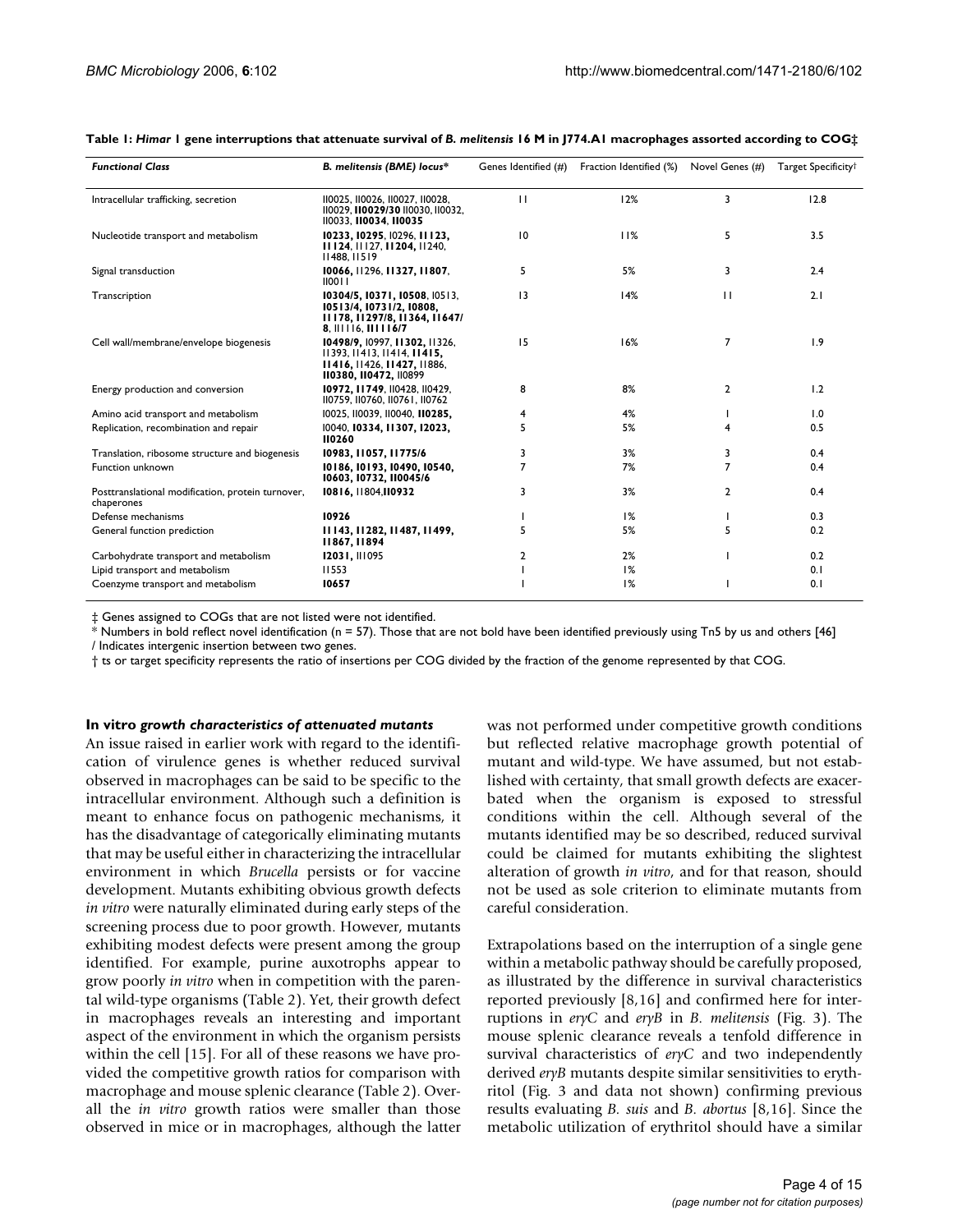| Chr          | <b>BME</b>                             | <b>GENE FUNCTION</b>                                          | Gene       | Sv. R <sup>a</sup> | In vitro<br>Survival<br>Ratio |          | MØ Survival Ratio <sup>c</sup> Mouse Survival Ratio <sup>c,d</sup> |  |
|--------------|----------------------------------------|---------------------------------------------------------------|------------|--------------------|-------------------------------|----------|--------------------------------------------------------------------|--|
|              |                                        | Intracellular trafficking, secretion, and vesicular transport |            |                    |                               |          |                                                                    |  |
| $\mathbf{I}$ | 1894                                   | Gramicidin S biosynthesis                                     | grsT       | s                  | $-0.4$                        | 1.5      | 0.9                                                                |  |
| Ш            | 0029-30                                | VirB5-B6                                                      | virB5/6    | S                  |                               |          |                                                                    |  |
| Ш            | 0034                                   | Type IV secretion (channel protein)                           | virB10     | s                  |                               | $2.5*$   |                                                                    |  |
| Ш            | 0035                                   | Type IV secretion (ATPase)                                    | virBII     | s                  |                               | $2.3***$ |                                                                    |  |
|              |                                        | Nucleotide transport and metabolism                           |            |                    |                               |          |                                                                    |  |
| $\mathbf{I}$ | 0233                                   | Phosphoribosylaminoimidazolecarboxamide formyltransfease      | purH       | s                  | 0.4                           | 0.9      |                                                                    |  |
| T            | 0295                                   | Phosphoribosylaminoimidazole carboxylase ATPase subunit       | purK       | s                  | 0.3                           | 0.9      |                                                                    |  |
| T            | 1123                                   | Phosphoribosylformylglycinamidine (FGAM) synthase             | purS       | S                  | 0.9                           | 2.9      |                                                                    |  |
| T            | 1124                                   | Phosphoribosylformylglycinamidine (FGAM) synthase             | purQ       | s                  | 1.9                           | 2.2      |                                                                    |  |
| $\mathbf{I}$ | 1204                                   | Exopolyphosphatase (Ppx/GppA)                                 | ppx        | S                  | 0.4                           | 1.2      |                                                                    |  |
|              |                                        | Signal transduction mechanisms                                |            |                    |                               |          |                                                                    |  |
|              | 0066                                   | Response regulator (two component)                            | ompR       | s                  | 0.6                           | 1.3      | $1.9*$                                                             |  |
| T            | 1327                                   | Glutamate-ammonia-ligase adenylyltransferase (signal          | glnE       | s                  | $-0.1$                        | 1.2      | $\mathsf{I}$ .4                                                    |  |
|              |                                        | transduction)                                                 |            |                    |                               |          |                                                                    |  |
| $\mathbf{I}$ | 1807                                   | Universal stress protein                                      | uspA       | s                  |                               | 0.4      | 0.1                                                                |  |
|              | Transcription                          |                                                               |            |                    |                               |          |                                                                    |  |
| T            | 0304/5                                 | Hypothetical thioesterase-transcriptional regulator           | deoR       | S                  | $-0.5$                        | 1.9      |                                                                    |  |
| $\mathbf{I}$ | 0371                                   | Regulatory factor (rpoE)                                      | virF       | s                  | $-0.1$                        | 1.1      | 0.3                                                                |  |
| $\mathbf{I}$ | 0508                                   | Transcription elongation factor                               | greA       | s                  | 1.0                           | 0.7      | 0.6                                                                |  |
| T            | 0513                                   | Transcription factor                                          | lysR       | s                  |                               | 0.9      |                                                                    |  |
| 1            | 0513/4                                 | Transcription factor-hypothetical protein                     | lysR/hyp   | s                  | 0.2                           | 0.7      |                                                                    |  |
| $\mathbf{I}$ | 0731/2                                 | Cold shock protein-hypothetical cytosolic protein             | csp/hyp    | S                  | 0.2                           | 1.1      | 0.9                                                                |  |
| T            | 0808                                   | Transcriptional regulator (soxR)                              | merR       | s                  | 1.0                           | 0.8      |                                                                    |  |
| T            | 1178                                   | Transcriptional regulator (soxR)                              | merR       | S                  | 0.0                           |          |                                                                    |  |
| T            | 1297/8                                 | RNA polymerase omega subunit-hypothetical protein             | rpoZ/hyp   | S                  | 0.2                           | 1.3      |                                                                    |  |
| T            | 1364                                   | Transcriptional regulatory protein                            | mucR       | S                  | 0.3                           | $2.0***$ | $3.0**$                                                            |  |
|              | 1647/8                                 | Hyp-RegM (ATP-binding)                                        | hyp/regM   | S                  |                               | 1.0      | $-0.2$                                                             |  |
| Ш            | 1116/7                                 | Transcriptional activator LuxR-TetR families                  | luxR/tetR  | S                  | 0. I                          | $1.6***$ | IJ                                                                 |  |
|              | Cell wall/membrane/envelope biogenesis |                                                               |            |                    |                               |          |                                                                    |  |
| $\mathbf{I}$ | 0498/9                                 | Cold shock protein/soluble lytic transglycosylase             | cspA/slt   | R                  | 0.0                           | $1.7***$ | 2.9                                                                |  |
| L            | 1302                                   | Soluble lytic murein transglycosylase                         | mltE       | R                  | 0.6                           | 0.7      | 0.4                                                                |  |
| $\mathbf{I}$ | 1415                                   | O-antigen export system permease protein                      | rfbD       | R                  | 0.1                           | 1.3      |                                                                    |  |
| $\mathbf{I}$ | 1416                                   | O-antigen export system ATP-binding protein                   | rfbE       | R                  | 0.3                           | $1.9**$  |                                                                    |  |
| $\mathbf{I}$ | 1427                                   | UDP-N-acetylglucosamine 4,6-dehydratase                       | capD       | R                  | $-0.3$                        | 1.4      |                                                                    |  |
| Ш            | 0380                                   | Acriflavin resistance protein A (membrane biogenesis)         | acrA(hlyD) | s                  |                               | 3.4      |                                                                    |  |
| Ш            | 0472                                   | Membrane fusion protein (membrane biogenesis)                 | mtrC(hlyD) | s                  | 0.9                           | 0.3      |                                                                    |  |
|              |                                        | Energy production and conversion                              |            |                    |                               |          |                                                                    |  |
|              | 0972                                   | Glutathione reductase                                         | gor        | s                  | 0.3                           | 0.5      |                                                                    |  |
| T            | 1749                                   | FAD-dependent glycerol phosphate dehydrogenase                | glpD       | s                  | 0.2                           | 0.7      |                                                                    |  |

#### **Table 2: Summary of survival characteristics of novel attenuated mutants**

Amino acid transport and metabolism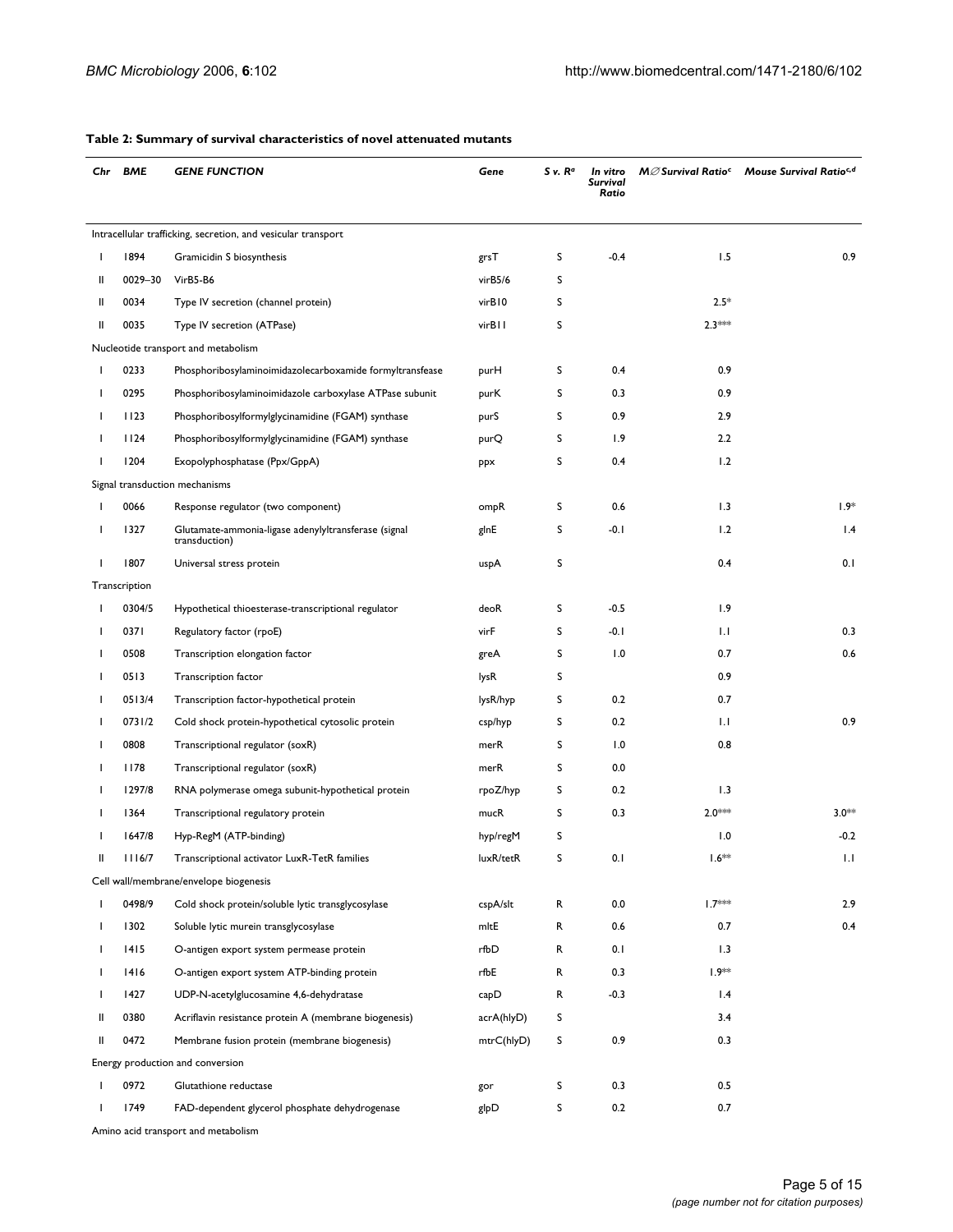| Table 2: Summary of survival characteristics of novel attenuated mutants (Continued) |  |  |  |
|--------------------------------------------------------------------------------------|--|--|--|
|--------------------------------------------------------------------------------------|--|--|--|

| Ш            | 0285                        | Dipeptide transport system (inner membrane permease)            | dppB       | s |        | 0.4 | 0.7    |
|--------------|-----------------------------|-----------------------------------------------------------------|------------|---|--------|-----|--------|
|              |                             | Replication, recombination and repair                           |            |   |        |     |        |
| 1            | 0334                        | AAA ATPase/DNA helicase/DNA damage checkpoint                   | ruvB       | s | 1.3    | 0.9 |        |
| T            | 1307                        | Integrase/recombinase (phage)                                   | xerC (int) | S | 0.1    | 1.1 |        |
| 1            | 2023                        | ATP-dependent nuclease subunit A                                | uvrD/rep   | S |        | 0.9 |        |
| Ш            | 0260                        | GTP-binding protein                                             | lepA       | S | 0.9    | 0.1 |        |
| $\mathbf{I}$ | 1296                        | GTP-binding protein                                             | lepA       | S |        | 1.0 |        |
|              |                             | Translation, ribosome structure and biogenesis                  |            |   |        |     |        |
|              | 0983                        | Ribosomal large subunit pseudouridine synthase C                | rluA       | s | 0.5    | 1.1 | 1.0    |
| 1            | 1057                        | Ribonuclease E/Zn metalloprotease                               | cafA       | S | 0.5    | 1.1 | 1.6    |
| T            | $1775 - 6$                  | Rnase PH-HrcA (heat shock protein repressor)                    | rph/hrcA   | S | $-0.2$ | 1.0 | 0.6    |
|              | Function unknown            |                                                                 |            |   |        |     |        |
| ı            | 0186                        | Hypothetical cytosolic protein                                  | dut        | S | 0.6    | 0.4 |        |
|              | 0193                        | Hypothetical protein                                            | hyp        | S | 0.4    | 2.4 | 1.5    |
| ı            | 0490                        | Hypothetical cytosolic protein                                  | hycp       | S | 0.6    | 0.6 |        |
| $\mathbf{I}$ | 0540                        | Hypothetical protein                                            | hyp        | S | 0.0    | 0.6 |        |
| T            | 0603                        | Hypothetical protein                                            | hyp        | S | $-0.1$ | 1.1 |        |
| $\mathbf{I}$ | 0732                        | Hypothetical cytosolic protein                                  | hycp       | S |        | 1.4 |        |
| Ш            | $0045 - 6$                  | Hypothetical protein-Hypothetical protein                       | hyp/hyp    | S |        |     |        |
|              |                             | Posttranslational modification, protein turnover and chaperones |            |   |        |     |        |
| Ш            | 0816                        | ATP-dependent clp protease ATP-binding subunit                  | clpA       | s | 1.0    | 0.8 | 1.5    |
| Ш            | 0932                        | Glutaredoxin                                                    | nrdH       | S |        | 1.1 | $-0.3$ |
|              | Defense mechanisms          |                                                                 |            |   |        |     |        |
|              | 0926                        | Multidrug resistance locus                                      | emrA       |   |        | 2.2 |        |
|              | General function prediction |                                                                 |            |   |        |     |        |
| 1            | 1143                        | Metal-dependent hydrolase (β-lactamase)                         | mbl        | s | $-0.1$ | 0.9 |        |
| $\mathbf{I}$ | 1282                        | Glycine cleavage T protein (aminomethyltransferase)             | gcvT       | S | 1.2    | 0.4 |        |
|              | 1487                        | Colicin V production protein                                    | colV       | s | 1.2    | 0.5 | 0.8    |
| 1            | 1499                        | Pirin (cupin)                                                   | pirA       | S | $-0.1$ | 1.3 | 1.7    |
|              | 1867                        | Florfenicol resistance protein                                  | nifB/elp3  | S | 0.4    | 0.5 |        |
|              |                             | Carbohydrate transport and metabolism                           |            |   |        |     |        |
| 1            | 2031                        | Phosphocarrier protein HPr                                      | ptsH       | s | $-0.3$ | 0.9 | 0.4    |
| Ш            | 1095                        | L-fuculose phosphate aldolase                                   | sbgE       | S | 0.7    |     | $2.2*$ |
|              |                             | Lipid transport and metabolism                                  |            |   |        |     |        |
|              |                             | Coenzyme transport and metabolism                               |            |   |        |     |        |
| ı            | 0657                        | Outer membrane receptor (TonB-dependent transport)              | btuB       | s | 0.2    | 0.6 |        |

<sup>a</sup> S v. R denotes smooth versus rough colony morphology

/ Indicates intergenic insertion between two genes.

<sup>b</sup>*In vitro* growth: 1:1 mixtures of 16 M and select mutants used to inoculate culture to evaluate growth defects of the mutant. The output ratios are corrected for variance from the input ratios (approximately 1.0) and presented as a log<sub>10</sub> value, also refrerred to as  $\Delta \log_{10}$ . Macrophage survival is presented as a  $log_{10}$  of the ratio of recovery 16 M to mutant which may also be presented as  $\Delta log_{10}$ .<br>
"Statistical analysis of macrophage and mouse splenic clearance revealed significant differences among means using

comparisons using a non-attenuated mutant revealed statistically valid differences with *p*-values of 0.05 (\*), 0.01 (\*\*) and 0.001 (\*\*\*).

d Mouse splenic clearance: 1:1 mixtures of 16 M and select mutants were used to inoculate mice i.p. to evaluate degree of *in vivo* attenuation of survival at one week.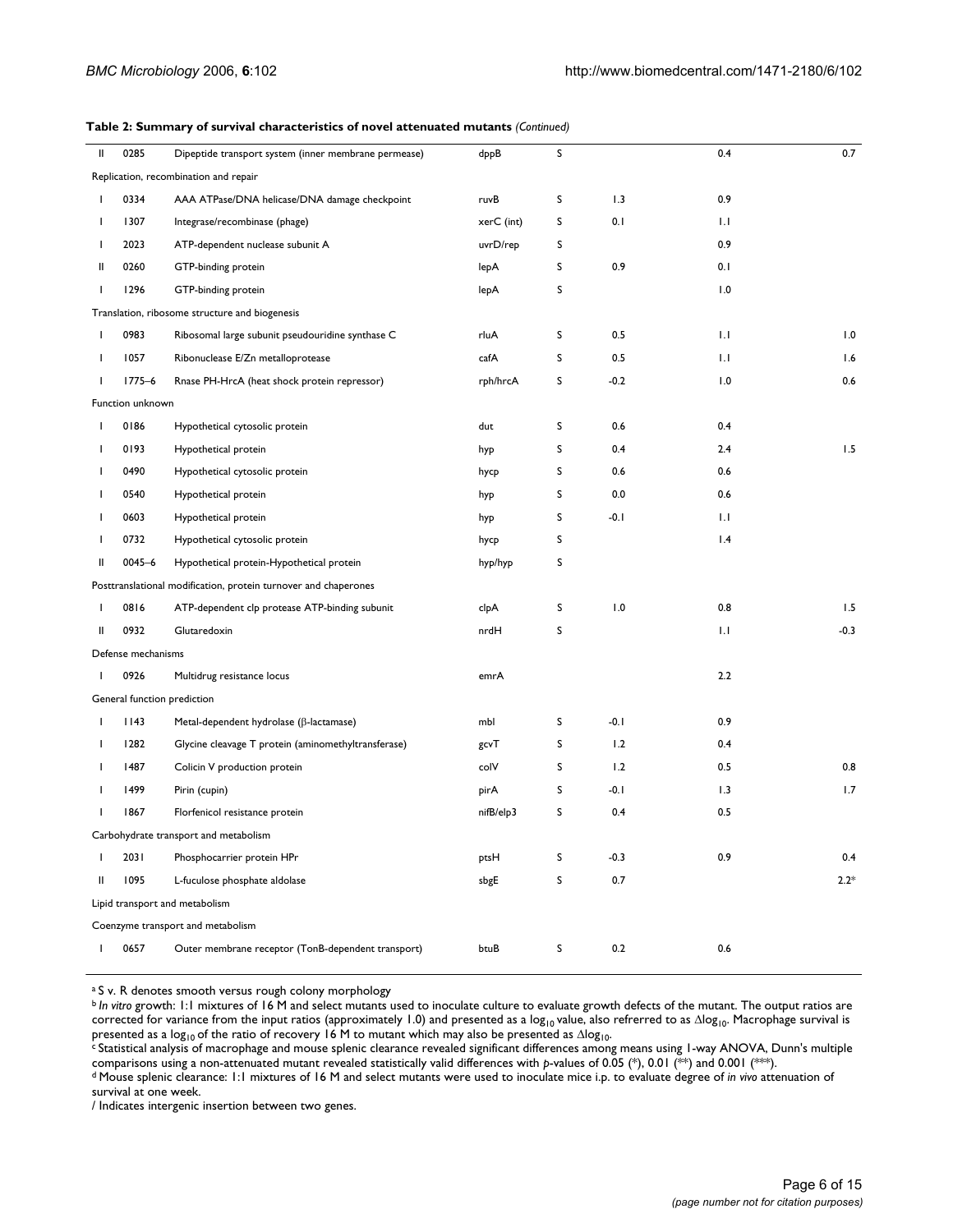

#### Survival characteristics of novel and prev **Figure 2** iously identified mutants validated in the mouse splenic clearance model of infection

**Survival characteristics of novel and previously identified mutants validated in the mouse splenic clearance model of infection**. To confirm attenuated virulence several of the mutants were evaluated for survival in the mouse splenic clearance model using a 1:1 mixture of parental wild-type (*B. melitensis* 16 M) and mutant to inoculate mice (n = 10 per group) with an overall dose of  $5 \times 10^6$  cfu. At one (white bars) and four weeks (black bars) post inoculation spleens were excised from the mice, and recovery of the *B. melitensis* 16 M and the mutant were determined as described in the Materials and Methods. Recovery of *Brucella* is presented as a Survival Ratio (CFU 16 M/CFU mutant) corrected for variation in the input ratio in the inoculum calculated the same way.

effect on growth of the organism, differences in survival may be explained by differences in the buildup of toxic metabolic intermediates.

#### *Genes that were not identified using* **Himar transposable**  *element insertion mutagenesis*

Published reports suggest the potential identification of genomic islands (GI) that may explain the gain or loss of virulence function in *Brucella* [17]. Examination of the mutants identified in this work revealed an insertion in only one of the 141 loci representing the 9 GI described. This low level agreement is quite striking and is not attributable to differences in AT content of the GIs and the *Brucella* genome. Interestingly, despite the near saturated mutagenesis of the operons encoding the T4SS and the purine metabolic pathway, there were no hits in any gene within the flagellar locus (BMEII1078–1089), which is thought to potentially encode a type 3 secretion system (T3SS). However, interruption was identified in at least one neighboring locus (BMEII1095).

#### **Discussion**

The genomes of *Brucella* species are replete with genes encoding metabolic functions but contain few that encode classically defined virulence genes. Previous studies have reported the significance of metabolic functions to survival but have not claimed saturation mutagenesis of the *Brucella* genome. This leaves room for the identification of additional functions [5-7,12]. The aim of this study was to identify additional functions required for virulence using a transposon with different target specificity (ts) and elevated transposition frequency. The reported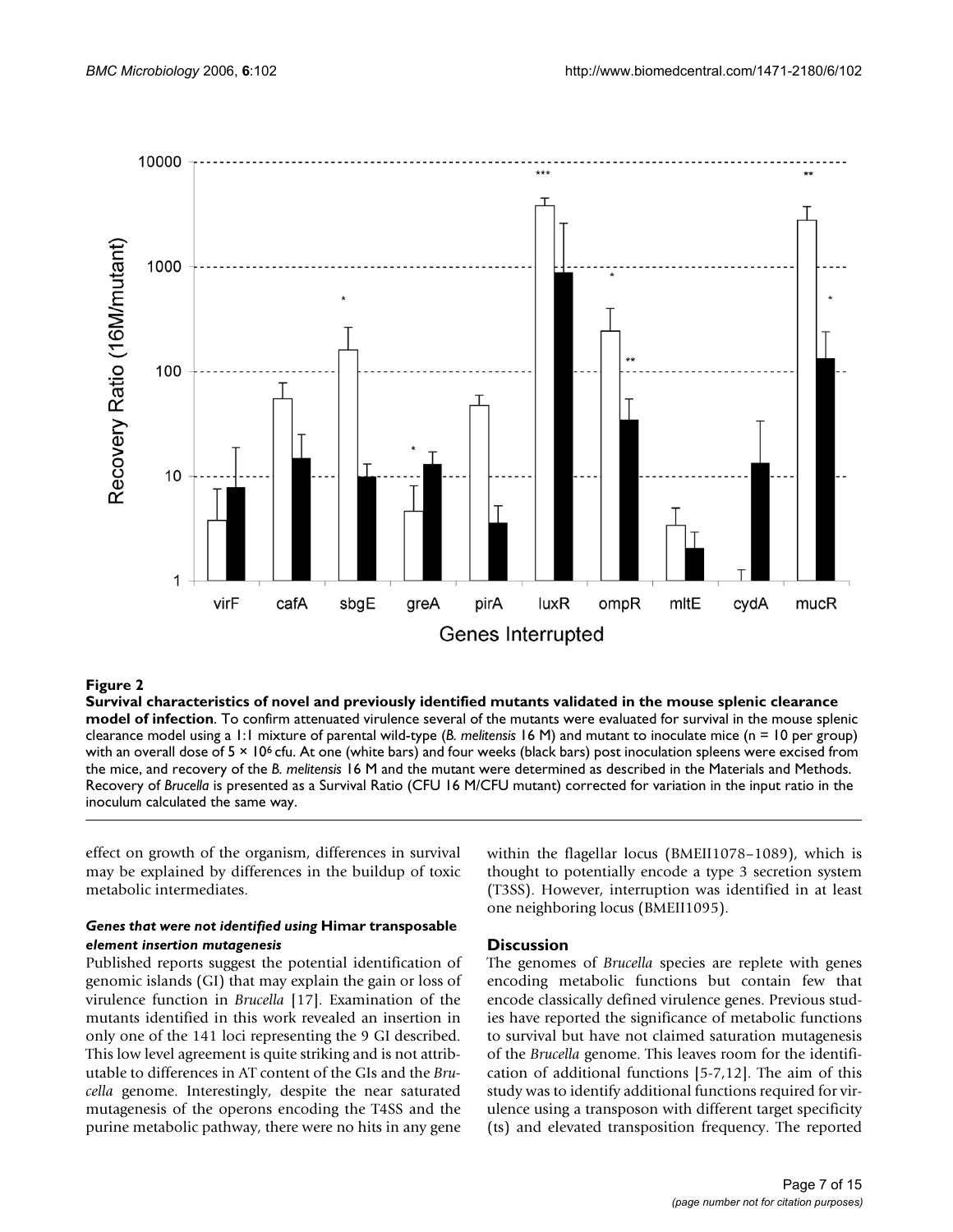

# **Figure 3**

*Himar* **interruption of the erythritol locus has varying effect on virulence**. The virulence of mutants interrupted in different genes of the erythritol locus were evaluated in the mouse splenic clearance model using mixtures (approximately 1:1) of *B. melitensis* 16 M and individual mutants containing interruptions in either *eryB* or *eryC* as indicated. Recovery of the parental wild-type and mutant were determined one week after infection by plating spleen homogenate on TSA with and without kanamycin as described in Materials and Methods. The ratio of wild-type to mutant recovered is corrected for variation in the input ratio and the final value is expressed as a ratio of 16 M to mutant recovered as described in Materials and Methods. The values shown reflect the ratios recovered plotted on a log scale. Differences in the average values were evaluated for significance via one-way ANOVA with Kruskal-Wallis test followed by Dunn's multiple comparisons between all groups p-value  $<$ 0.0045 (\*\*).

results confirm these differences and identify a number of genes that were not previously identified using a random approach. The genes identified as important for intracellular survival in this work have been arranged according to their COGs (Table 1). Reviews of several databases have revealed discrepancies in overall COG assignment, and in the analysis shown, the genes are distributed according to COG assignments in the Integrated Microbial Genomes database (DOE).

Analysis reveals an elevated propensity for interruption of genes involved in intracellular trafficking (U), nucleotide metabolism (F), transcription (K), membrane biogenesis (M) and energy production and conversion (C). This frequency is determined by calculating the number of genes assigned to each COG divided by the total number of genes identified and ignores the overall frequency with which a particular gene or group of genes was identified in the screen. In an alternative calculation, the total number of independent hits within a gene, identified by unique insertion point via DNA sequence analysis, was also calculated as a fraction of the total number of transposon insertions. When this number is divided by the fraction of the genome represented by a COG number, results reflect the relative specificity with which a particular COG is identified (referred to here as target specificity (ts)). For example, a target specificity of 1.0 indicates that the frequency of *Himar transposable element 1* insertion in a particular COG is identical to the frequency genes of that COG appear in the genome. Values of ts less than 1.0 suggest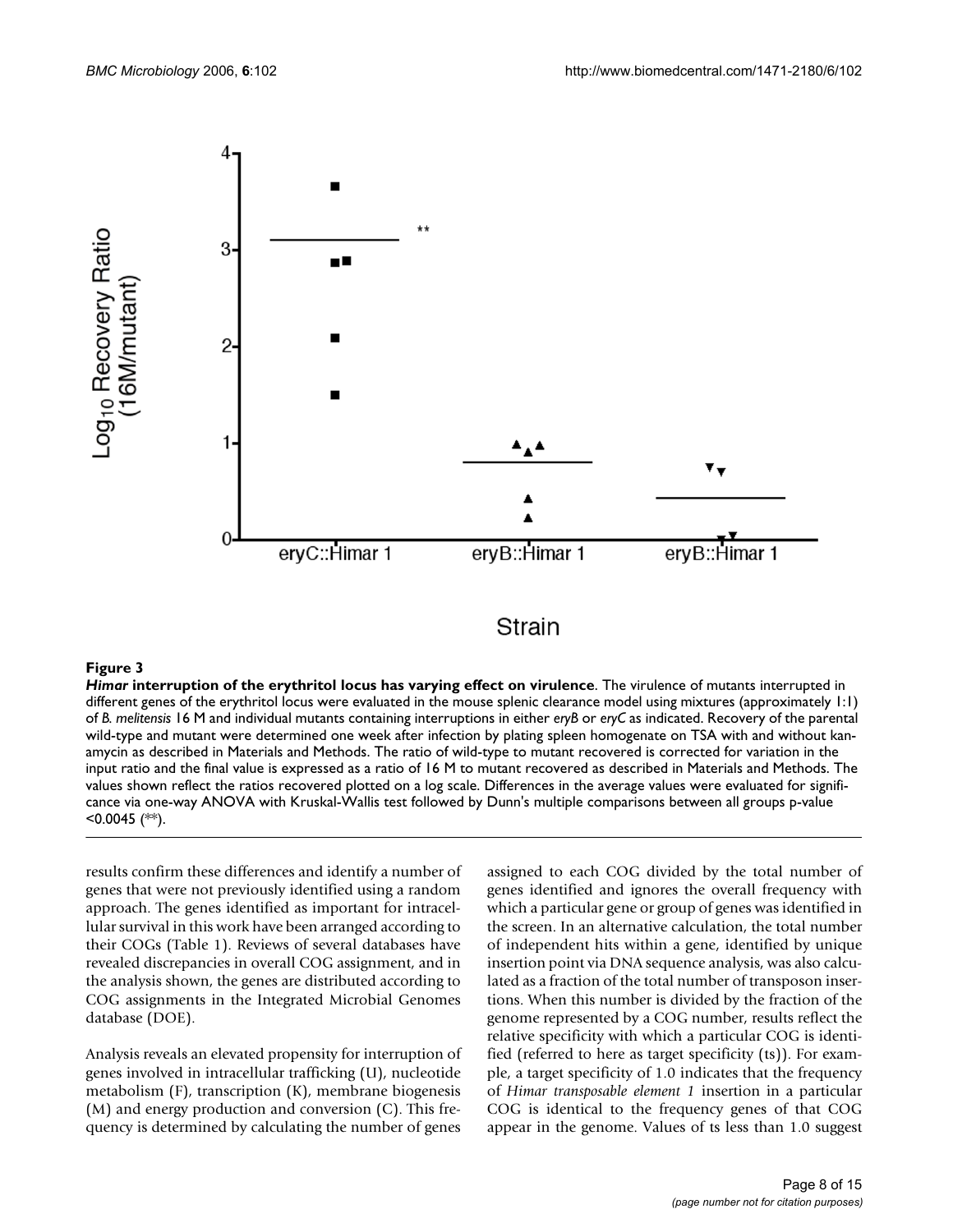that genes represented by these COGs are of reduced importance for intracellular survival. Target specificity values much greater than 1.0 are consistent with enhanced identification or importance for intracellular survival. Using this approach, the COG with the highest value ( $\geq$ 13.3) encoded functions associated with intracellular trafficking, secretion and vesicular transport. Most notable in this group are the genes encoding the type IV secretion system for which 47 separate insertions were identified in 10 of 11 *virB* genes in this study.

The next most frequent group identified included the genes encoding nucleotide transport and metabolism functions (ts  $\geq$  3.5). This group of mutants has also been previously described, and the results here confirm the importance of this biosynthetic pathway with 18 separate insertions in genes encoding nine distinct enzymatic functions that attenuate survival [15]. The failure of *Himar transposable element 1* mutagenesis to identify a single locus involved in pyrimidine biosynthesis may suggest that saturation has not been achieved or that transposon insertion site specificity may be responsible. However, analysis of the overall AT content of these loci does not support the latter argument. Pyrimidine requiring auxotrophs may have been eliminated from consideration, along with many other mutations, as a result of a moderate reduction in survival, i.e., tenfold or less. The poor competitive growth of purine mutants *in vitro* appears to explain their poor growth in macrophage and indicates a low level of free nucleotides within the intracellular milieu. Differences in relative survival rates of pyrimidine and purine mutants cannot be explained.

In contrast with the elevated ts value for nucleotide biosynthesis, the values for amino acid and carbohydrate metabolism are low,  $\leq 0.97$  and 0.15, respectively. Although the value for amino acid biosynthesis appears equivalent to the distribution in the genome overall, at 1.0, the number is greatly reduced (ts =  $0.10$ ), if insertions in glutamate synthase genes, *gltA* and *gltB*, representing 21 out of 23 mutants identified, are excluded. This suggests that amino acid metabolism has a limited effect on overall survival. Previous studies have reflected on the potential for poor nutritional content of the *Brucella*-containing vacuole (BCV) based on the interruption of several important biosynthetic pathways [7]. Although the results confirm the importance of purine nucleotide metabolism for survival, the paucity of interruptions in genes concerned with amino acid metabolism was unexpected. The poor survival of *Brucella gltBD* mutants is consistent with the concept of a *Brucella* containing vacuole that is reduced in nutritional content [5-7], but the role of glutamate synthase in nitrogen metabolism may be even more critical. The identification of at least one peptide transport system (BMEII0285) among many located on genomic islands

may preclude the need to synthesize amino acids explaining the poor recovery of mutants defective in amino acid biosynthesis [15,17]. The limited number of interruptions within the genomic islands (1 out of 141 genetic loci) may be explained by redundancies in transport functions. However, caution must be used in these early interpretations, since *gltBD* has also been shown to alter the osmotic sensitivity of bacteria that could play a crucial role during intracellular survival [18]. Evidence from closely related Rhizobial species also indicates the ability of *gltBD* mutants to colonize root nodules by these mutants despite an inability to fix nitrogen, and in this case, it has also been rationalized that the plants provide nitrogen in the form of amino acids [19].

Additional activities associated with amino acid metabolism include two proteins that regulate glutamine synthesis associated with nitrogen metabolism; *glnD*, the primary sensor of nitrogen status, and *glnE*, a protein that regulates glutamine synthase activity through covalent adenylation [20]. Clearly the assimilation of nitrogen is important to the survival of the organism and glutamate synthase appears to be a critical control point for survival.

Among the mutants attenuated for virulence, a large number were interrupted in genes required for lipopolysaccharide biosynthesis (ts  $\geq$  1.9). All of the genes identified  $(n = 15)$  have a direct role in the biosynthesis and assembly of lipopolysaccharide or the cell wall to which the LPS is attached. Nearly half of these contained interruptions within the previously described O-antigen biosynthetic locus (BMEI1390–1427) [21]. Several others were associated with cell wall metabolism that also caused a rough phenotype; this would explain reduced survival relative to parental strain. An additional locus involved in O-antigen expression also represents a basic metabolic function (BMEII0899) encoding phosphomannomutase [22]. Yet, a second *pmm* identified in the genome (BMEI1396) and within the main O-antigen biosynthetic locus shares up to 55% identity with BMEII0899 but fails to function in the place of BMEII0899 indicating either regulation of expression only under specific conditions or divergence of function.

Two other novel mutants affecting O-antigen production interrupt genes encoding soluble lytic murein transglycosylases (BMEI1302). Although it is interesting to speculate concerning the potential role in enhancing bacterial virulence based on similarities with plant pathogens [23], the rough phenotype of these mutants alone may be sufficient to account for their attenuated virulence. Of the remaining 50 novel mutants, all appear to make full-length LPS based on agglutination tests [24]; however, the effect of these various mutations on the production of other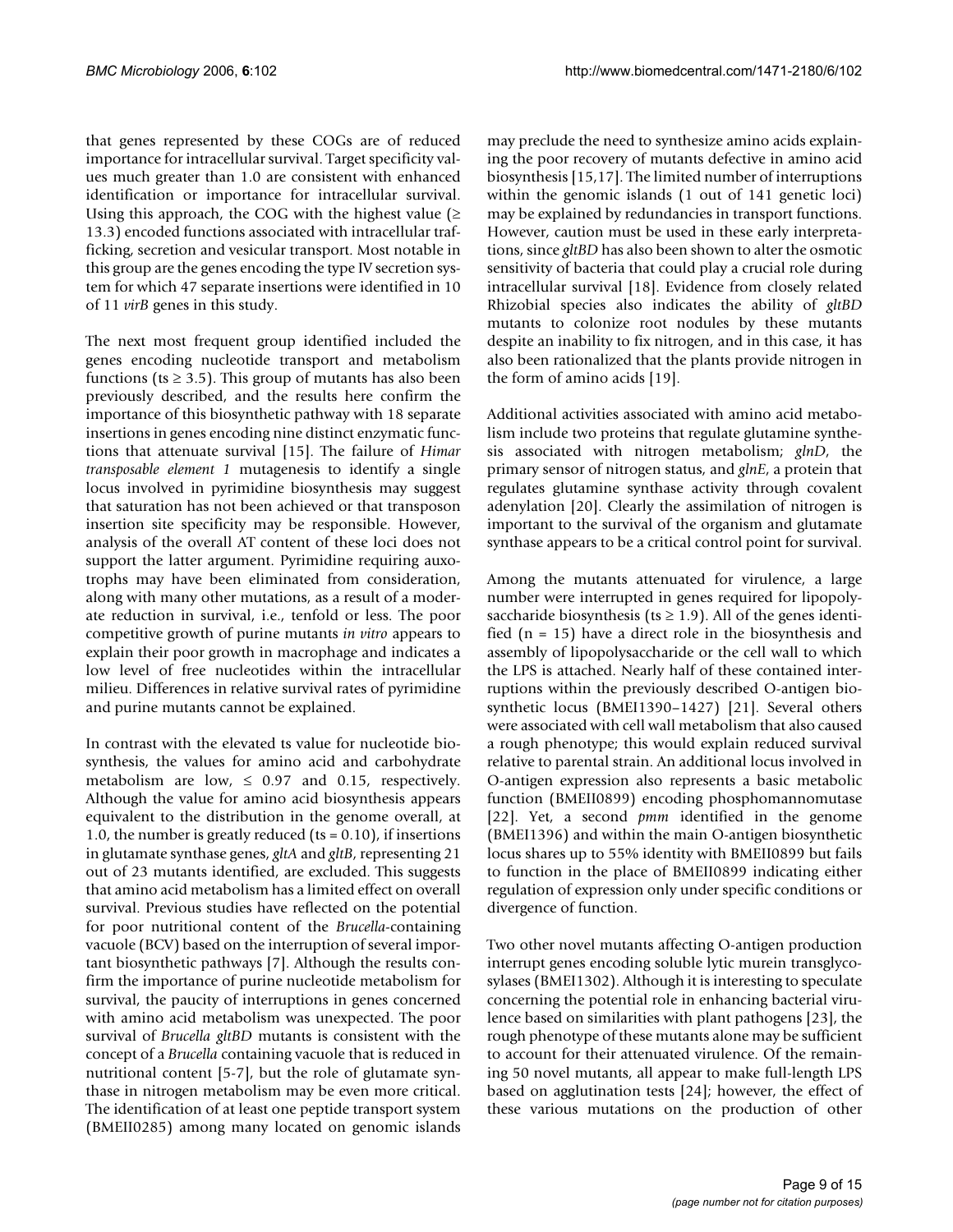known virulence factors, cyclic-β-glucan (CβG) and VirB proteins, remains to be determined.

Defense mechanisms (V) and energy production and conversion (C) genes are grouped together in this discussion based on the demonstrated requirement for genes of the latter group, most notably the requirement for the previously identified alternative terminal ubiquinol oxidase complex, *cyd*DCBA (BMEII0759–62) in resistance to oxidative stress [25]. Novel identifications include the oxidase/reductase enzymes glutaredoxin (BMEII0932) and glutathione reductase (BMEI0972) that, in addition to relieving stress, may prove invaluable in the synthesis of ribonucleotides including ATP and underscore the importance of purine metabolism [26]. Also among energy production and conversion (C) functions, we have identified glycerol-3-phosphate dehydrogenase (BMEI1749) and genes encoding erythritol utilization functions (BMEII0428 and 429).

Although mutation in the erythritol pathway has been previously described, additional discussion is warranted [8]. In recent reports, interruptions of both genes in *B. suis and B. abortus* were described as attenuating survival independently of erythritol utilization consistent with the concept that toxic intermediates are responsible for reduced survival [8,15]. Experiments reported here revealed a more severe attenuation of *eryC::Himar* mutants when a competitive infection model was employed (Fig. 3 and Table 2). The observation that *eryC*::*Himar* attenuates survival more drastically than *eryB::Himar* mutation suggests the toxic nature of the product of D-erythrulose 4-phosphate dehydrogenase (EryC), and the observation that erythritol tolerance resulting from reduced erythritol uptake improves survival is consistent with this interpretation [8]. Perhaps most importantly, it is prudent to stress that these results suggest that erythritol is not an essential carbon source in the systems employed; otherwise, mutation in either gene would be expected to prevent bacterial growth and limit virulence. Furthermore, similar situations may exist in other operons indicating the need to carefully examine defects in multiple functions before concluding that the entire pathway is essential for survival.

A single defense mechanism (V) was identified, the ortholog of the multidrug resistance locus *emr*A (BMEI0926) capable of preventing the buildup of toxic by-products. The linkage between the reduction of the oxidation potential within the bacterium and energy efficiency are both presumably critical contributions to survival. Several additional functions were identified that are important in preserving DNA fidelity and the efficiency of gene expression under stressful conditions that may otherwise lead to DNA damage.

Genes associated with translation, ribosome structure and biogenesis (J) include ribosomal large subunit pseudouridine synthase C (BMEI0983) and ribonuclease E/Zn metalloprotease (BMEI1057). Both may control organism survival via their roles in RNA metabolism [27,28]. The interruption between Rnase PH and HrcA (heat shock protein repressor) (BMEI1775–6) may affect tRNA processing, the addition of polyA tails to mRNA regulation of expression from heat shock loci depending on polarity [29-32].

Among genes encoding functions associated with posttranslational modification, protein turnover and chaperones (O), was the ATP-dependent clp protease ATPbinding subunit clp required to relieve stress, reportedly more important for growth of mice than in macrophage [33,34]. Only a single gene associated with coenzyme transport and metabolism (H) was identified in this screen, the TonB-dependent metal chelator (BMEI0657) [35]. Several genes were identified within the general function prediction group (R); the glycine cleavage T protein (aminomethyltransferase) is part of the previously described *gcv* operon reportedly required late in infection [12]. The metal-dependent hydrolase (β-lactamase) (BMEI1143) has been shown to function as possible AHLlactonase [36]; Pirin (BMEI1499) induced in cyanobacteria under conditions of stress appears to function in the transcription of other genes [37]; and florfenicol resistance protein (BMEI1867) is frequently identified with multi-drug resistant bacteria in cattle [38,39].

Of special interest in this work was the identification of a number of novel genetic loci that regulate gene expression essential to intracellular survival. This group includes both functions associated with signal transduction (ts = 2.4) and transcriptional control (ts = 2.1). Of these *muc*R, *tet*R, *lux*R and *hyd*G stand out as most critical for survival. The importance of LuxR (BMEII1116) and HydG (BMEII0011) in survival has been previously evaluated, but the other regulators (MucR, TetR, OmpR and VirF) have not. TetR reportedly had no effect on survival in a systematic approach study [40], and the fact that the transposon insertion identified was actually intergenic suggests a possible influence on *luxR* expression (BMEII1116) rather than from *tetR* (BMEII1117). TetR regulators have been observed in a number of bacteria and are frequently involved in the regulation of quorum sensing loci [40,41]. MucR regulators are frequently observed among the  $\alpha$ proteobacteria in which they regulate expression of exopolysaccharide production [42]. Preliminary results reveal that this mutant makes normal levels of LPS (Oantigen) and VirB gene products. The basis for its reduced survival relative to parental strain is currently under investigation. OmpR represents a two-component response system similar to the previously described BvrR/BvrS sys-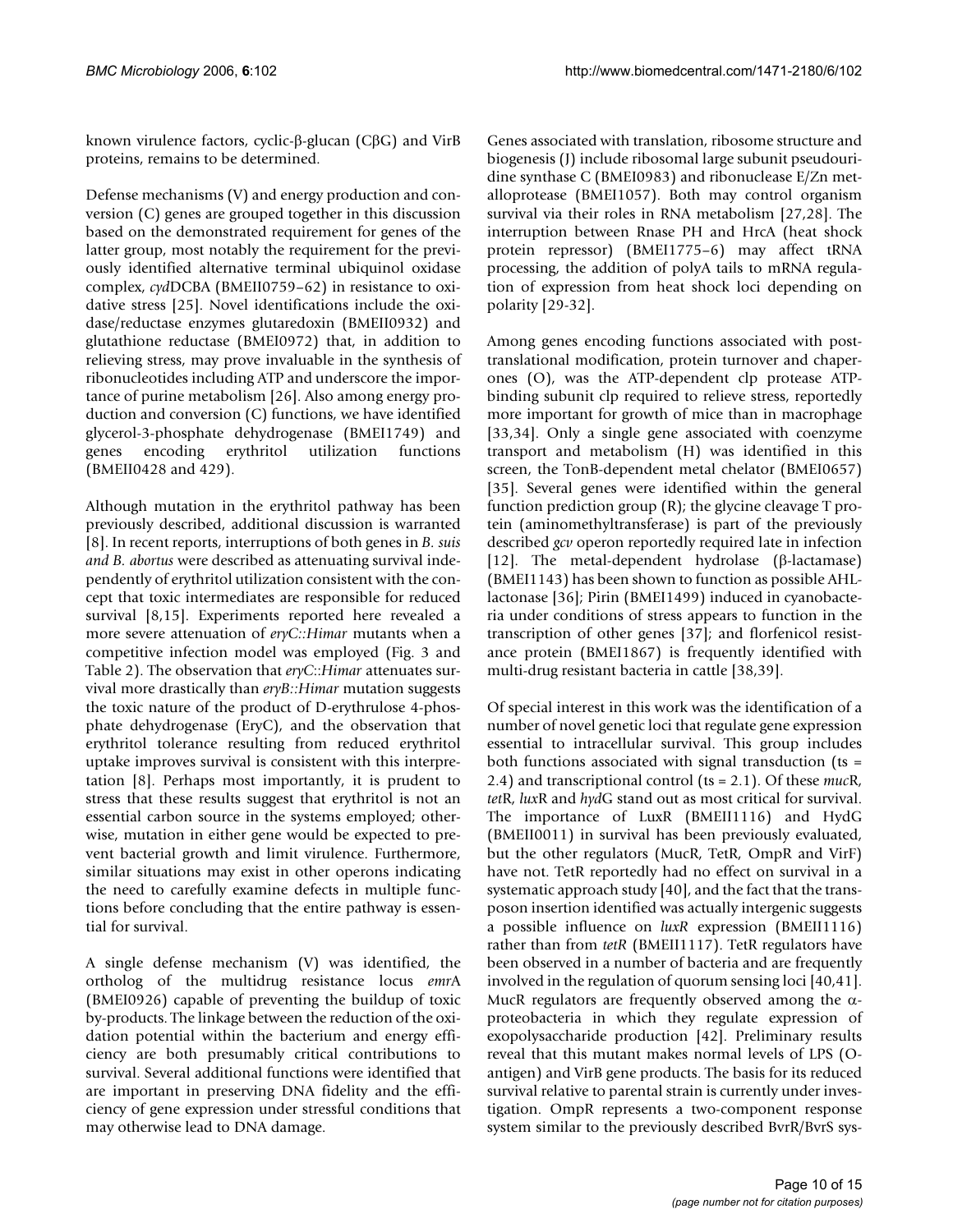tem [43]. VirF is a sigma-70 homolog with greatest conservation in regions 2 and 4 involved in -10 and -35 region recognition and binding [44], and *rpoZ* encodes an RNA polymerase omega subunit important for assembly and function of RNA polymerase. However, the proximity of this locus to the BMEI1296, which was also identified in this screen and recently described in more detail, suggests that more careful analysis of nonpolar deletions may be required to confirm the role of the *rpoZ* locus in virulence [45]. The cold shock protein encoded by *csp*A may also be a critical factor, although the intergenic nature of this insertion and others suggests a possible role for small RNAs in survival and virulence and such analysis is in progress. GreA is required to prevent pausing transcription elongation at specific sites and may reduce the survival of the organism under stringent growth conditions as revealed during competitive *in vitro* growth.

# **Conclusion**

Overall, more than half of the genes identified in this study using a random mutagenesis approach have not been identified with virulence of *Brucella*. However, in many cases the genes identified are associated with wellknown groups of functions affecting survival of *Brucella*. Among these are the genes associated with the synthesis of the T4SS, LPS biosynthesis and purine metabolism. The failure to previously identify these mutants may either be attributable to the difference in insertion site specificity of the mariner transposon relative to Tn5 or the potential that the Tn5 screens performed to date have not achieved genome saturation [15,46]. In defense of previous work, the stated goal was the identification of genes required for virulence/survival and there was no claim that saturated mutagenesis was achieved. Similarly, the work reported here still cannot claim with certainty that saturation mutagenesis has been achieved. In addition, the potential for both false negative or false positive results cannot be eliminated. Therefore, it is still important to verify the contribution of each gene identified by performing both deletion mutagenesis and complementation of the genes in question. This work is currently in progress focusing on the novel identifications reported. Although a handful of the genes identified were shown to cause *in vitro* growth defects in rich media, only a few of these exhibited growth defects as low as that observed in macrophages or in the mouse splenic clearance model. Interestingly, a number of mutants exhibiting reduced *in vitro* growth have been previously described as attenuated for intracellular survival [6,15]. Again, it should be noted that although those functions were identified as important for intracellular survival, they were not described as specific to intracellular survival. These results emphasize the need to examine these effects on a gene-by-gene basis and argue against broad generalizations concerning reduced fitness vs. pathogenesis. However, the use of such defects in the construction of vaccine strains remains a viable option, since such organisms may be easily prepared using supplemented media while retaining *in vivo* growth defect.

# **Methods**

# *Bacterial Strains and Media*

*Brucella melitensis* 16 M (American Type Culture Collection 23444) re-isolated from an aborted goat fetus and all *Himar1* transposable element-derived mutants were routinely grown in tryptic soy broth (TSB) or tryptic soy agar (TSA) with/without kanamycin at 37°C. Bacteria from liquid culture or resuspended plate cultures are quantified spectrophotometrically using a standardized growth curve. Accurate determinations of culture density are determined by serial dilution and plating portions on TSA plates. For conjugation, *Escherichia coli* β2155 donor strain bearing the plasmid pSC189 and containing a *Himar1* transposable element was cultivated in TSA containing 50 μg/ml DAP (diaminopamelic acid) [47]. Both parental bacterial strains and their mutated derivatives were maintained as frozen stocks following the addition of glycerol to a final concentration of  $25\%(v/v)$ . Antibiotics were used to supplement the media at final concentrations of 100 μg/ml (kanamycin) and 40 μg/ml (gentamicin).

# *Conjugation and mutagenesis*

*B. melitensis* 16 M was grown on solid media up to 72 hours as described above. *E. coli* β2155 with or without pSC189 was grown on TSA supplemented with DAP (50 μg/ml) and kanamycin for 24 hours. Donor and recipient bacteria on each of the plates were harvested in 5 ml of peptone-saline  $[1\%$  (w/v) Bacto-peptone™ and 0.5% (w/ v) NaCl] containing DAP. Equal volumes (100 μl) of bacterial suspensions were mixed together to provide a donor to recipient ratio of approximately 1:100. The suspension was plated on nitrocellulose filters placed on the surface of TSA plates supplemented with DAP (50 μg/ml) and incubated for no more than two hours at 37°C. Serial dilutions of the conjugation mixtures were prepared in peptone saline and plated onto TSA plates supplemented with kanamycin (100 μg/ml) to evaluate *Brucella* transformation efficiency. Using these conditions, growth of the donor *E. coli* strain β2155 strain was repressed by the absence of DAP, and no exconjugants were obtained in mixtures of *B. melitensis* 16 M with *E. coli* β2155 lacking pSC189. The remaining bacterial conjugation mixture was stored in peptone saline at 4°C. The transconjugants were plated on TSA containing 100 μg/ml kanamycin and the isolated colonies were transferred to 96-well plates containing TSB supplemented with kanamycin. The bank consists of 18,708 mutants in 195 microplates and represents sixfold coverage of the genome (i.e., averages 6 insertions per gene) with greater than 99% assurance of covering the entire genome [48].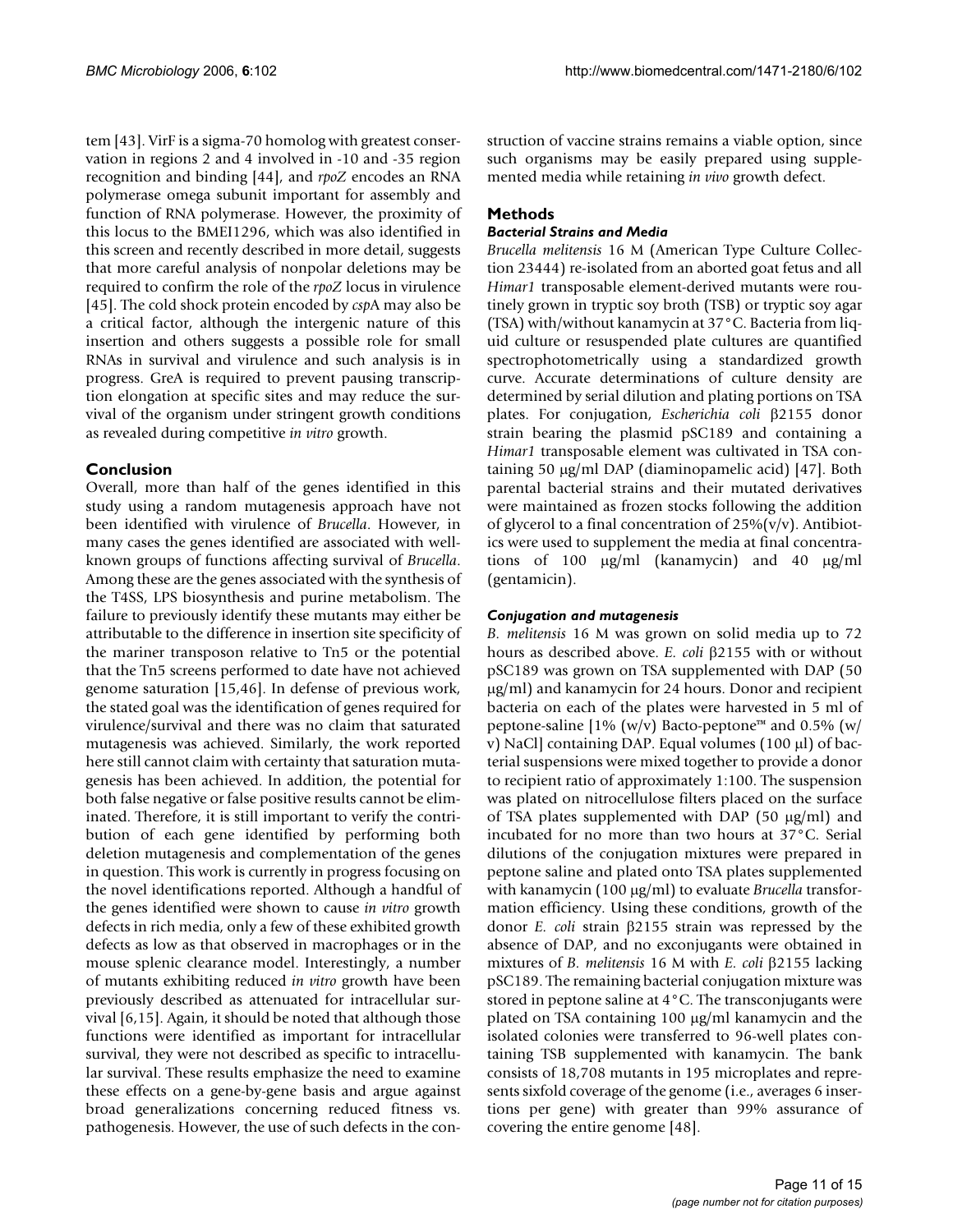#### *Intracellular survival*

The method used has been described extensively elsewhere [49]. Briefly, *Brucella* were grown in TSB or TSB with appropriate antibiotic for approximately 24 hours. J774.A1 macrophage at low passage were used to seed the wells of a 24 well plate at  $2.5 \times 10^5$  per well in 0.5 ml DMEM. Bacterial cultures were washed and diluted 5-fold with PBS prior to addition to each of four wells for each strain at a final MOI (multiplicity of infection) of 50 determined as described above. The plates were centrifuged at  $200 \times g$  for 5 min at room temperature and then incubated at 37°C for 20 minutes. The infected cell monolayers were washed with PBS (or peptone saline) three times, overlaid with 0.5 ml of DMEM containing 50 μg/ ml gentamicin and incubated at 37°C for various times. Following these incubations the media was replaced with 0.5 ml of solution containing 0.5%  $(v/v)$  Tween-20 to lyse the macrophage monolayer. The cell lysate was pipetted vigorously to ensure cell lysis and serial dilutions were prepared in PBS and portions plated on TSA supplemented with antibiotic as necessary to evaluate bacterial survival. The results are presented as the difference in replication for wild-type and mutant strains using the following formula:  $log_{10}$  [(CFU 16 M at 48 h/CFU 16 M at 1 h)] minus  $log_{10}$  [(CFU mutant at 48 h/CFU mutant at 1 h)]. The values presented represent the means of at least three separate experiments.

#### *Identification of attenuated mutants*

Based on the calculated transformation efficiency, conjugation mixtures were diluted and plated onto TSA supplemented with kanamycin. Single colonies were visible within 72 hours and transferred from the TSA plates to individual wells of 96-well microtiter dishes containing TSB supplemented with kanamycin and incubated for 48 hours at 37°C. These dishes were used to prepare duplicate dishes for storage at -80°C after adjusting the cell suspensions to 20%  $(v/v)$  with sterile glycerol and were also used to prepare fresh culture for macrophage infection following resuspension (1:20 dilution in 100 μl) in fresh TSB supplemented with kanamycin and incubation at 37°C for 24 hours. Murine macrophage-like J774.A1 cells were seeded in 96-well microtiter dishes at 5×104 cells/well and incubated for 18 hours at 37°C in atmosphere containing 5% (v/v)  $CO<sub>2</sub>$ . Infections were performed with the addition of 10 μl of the 24-hour cultures of bacteria at a final multiplicity of infection (MOI) of approximately 50. Bacteria were pelleted onto the cell monolayers by centrifugation for 5 minutes at 200  $\times$  g to synchronize uptake. Cultures were incubated at 37°C for 20 minutes prior to removal of extracellular bacteria by washing with peptone saline. Incubation was continued at 37°C up to 48 hours following the addition of 200 μl complete DMEM supplemented with 40 μg/ml gentamicin.

Following incubation, the media was removed and the monolayer fixed with 200 μl of 3.7% (v/v) formaldehyde at room temperature for 30 minutes. The fixed monolayers were washed three times with PBS [10 mM sodium phosphate and 150 mM NaCl, pH 7.4], followed by incubation with 50 μl of goat-anti-*B. melitensis* 16Mserum diluted 1:500 in PBS-TT [PBS with 0.05% (w/v) Tween-20 and  $0.05\%$  (v/v) Triton X-100] prior to incubation for 1 hour at room temperature. The primary antibody was removed and the plates washed three times with 200 μl PBS-T (PBS with 0.05% ( $v/v$ ) Tween 20). Fifty μl of donkey-anti-goat IgG-Alexa Fluor 488 diluted 1:500 in PBS-TT was then added to each well and incubation continued for 1 hour at room temperature in the dark. The plates were washed again three times with PBS-T followed by PBS and evaluated via fluorescence microscopy (Olympus IX70) as described previously [49]. In contrast to infection by *B. melitensis* 16 M that grows well and exhibits numerous cells full of bacteria, multiplication of attenuated mutants is greatly reduced in number and/or present in only a few macrophages.

#### *Isolation of genomic DNA and identification of interrupted loci*

Extraction, preparation and subsequent DNA sequence analysis were all performed as previously described with the following specific changes warranted by the use of mariner transposon *Himar 1* [12]. First, genomic DNA from attenuated mutants was digested with HaeIII. Amplification of the interrupted loci utilized mariner-specific forward 5'-CAACACTCAACCCTATCTCG-3' and reverse primers 5'-CACTCAACCCTATCTCGGTC-3' under the following conditions: 95°C 4 min, 30X (95°C 30 sec, 57°C 30 sec, 72°C 90 sec), 72°C 7 min. PCR products were purified from agrose gel using the QIAquick Gel Purification Kit (Qiagen, Valencia, CA). Sequencing was performed using the primer 5'-CACTCAACCCTATCTCGGTC-3' at the Gene Technologies Laboratory (GTL, Institute of Developmental and Molecular Biology, BSBW 437 Texas A&M University, College Station, TX 77843-3155).

The sequences were blasted against the *B. melitensis* genome database [50] to identify and confirm the identity of the disrupted genes. Gene function predictions and assignment to clusters of orthologous genes (GOGs) was performed using the Integrated Microbial Genomes database available through the Department of Energy (DOE) web page [51]. Additional analysis, including identification of the site of transposon insertion were performed using MacVector™ (Accelrys, Inc.) using the sequence for *B. melitensis* 16 M generated by DelVecchio et al [52]. Locus tags for the large chromosome BMEI (1–2060) and for the small chromosome BMEII (1–1138).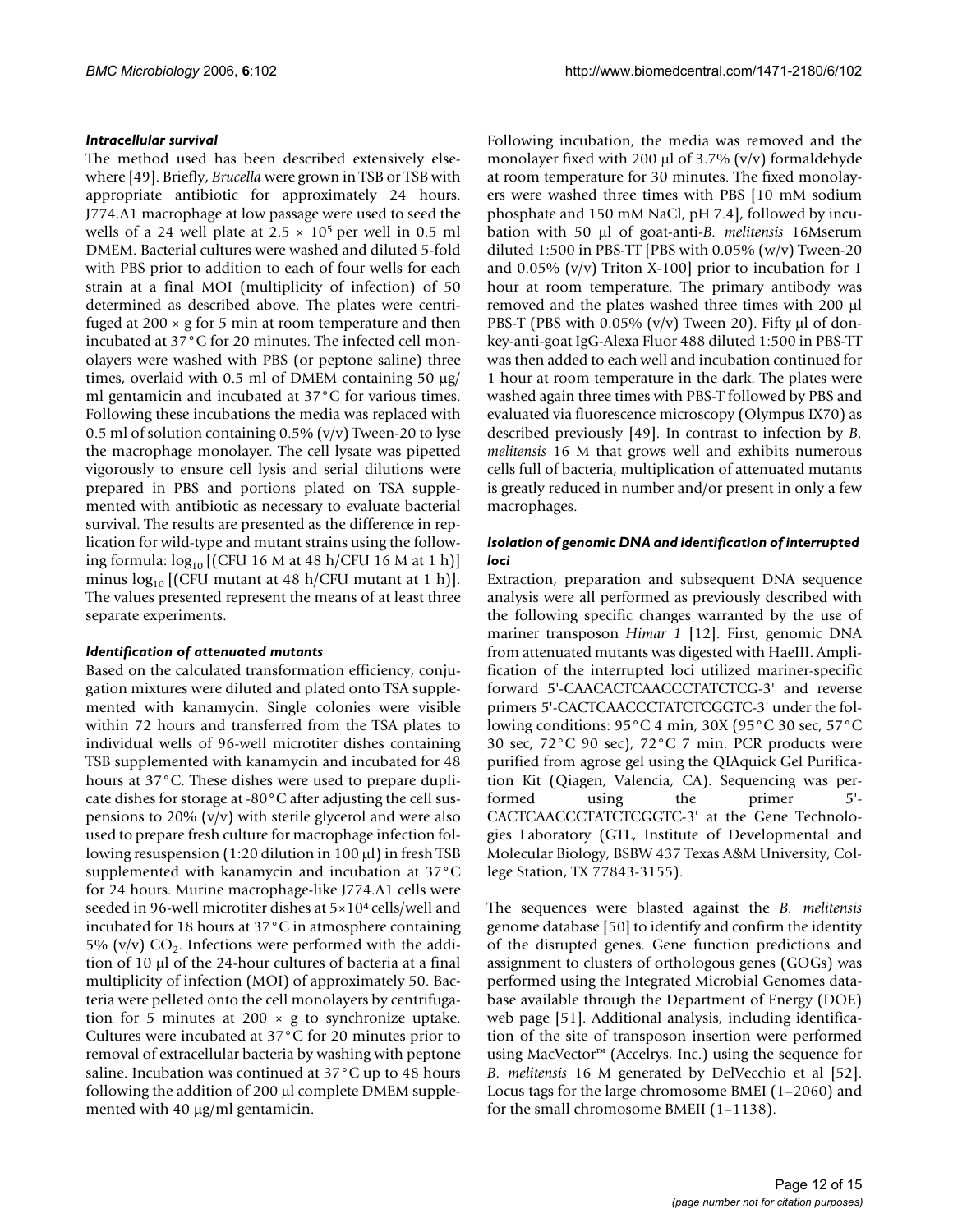# *Southern blotting*

Plasmid pKD4 was used as template to provide the probe used for Southern blotting, which was prepared by PCR amplification of the neomycin phosphotransferase gene (*nptII* gene) using forward 5'-CGGGATCCCGCACGTCTT-GAGCGATTGTGTAGG-3') and reverse primers 5"- CGGGATCCCGGGACAACAAGCCAGGGATGTAAC-3' [53]. Cycling conditions were 95°C for 5 minutes, 30 cycles of 95°C 30 seconds/62°C 30 seconds, 72°C 1.5 minutes and a final extension at 72°C for 10 minutes. PCR products were purified using the QIAquick Gel Extraction Kit (Qiagen, Valencia, CA). These PCR products were labeled with fluoroscein, as described by the manufacturer (NEN Life Science), and the concentration of the labeled probe was used at a range of 10–20 ng/ml. Restriction digestion, agarose gel electrophoresis of restriction digested genomic DNA, Southern blotting, probe preparation, hybridization and film exposure were all as previously described [49]. Two enzymes (HindIII and NcoI) were used to evaluate the transposon insertions in the mutant genomes. There are no HindIII sites and one NcoI site within the transposon, resulting in a single and two *nptII* fragments, respectively.

#### *Survival in the mouse splenic clearance model*

Survival of *B. melitensis* 16 M and attenuated mutants in mice was performed as previously described [12]. Briefly a mixture (1:1) of parental strain and mutant was resuspended in PBS and inoculated into the peritoneal cavity of mice. Spleens were harvested as early as one week, and no later than five weeks, post inoculation and homogenized in PBS. Serial dilutions were prepared and the bacterial recovery determined by plating on TSA and TSA supplemented with kanamycin (TSAK). Wild-type and mutant will grow on TSA, while only the mutant exhibits growth on TSAK. The results are presented as the ratio of  $(CFU_{wt}/T)$  $CFU<sub>mutant</sub>$ ) recovered to the ratio inoculated (CFU<sub>wt</sub>/CFU- $_{\text{mutant}}$ ) or the difference in  $\log_{10}$  of these values and reflects the average of at least three separate assays.

# *Competitive* **in vitro** *growth*

*In vitro* and *in vivo* competitive growth and auxonography were performed; the competitive growth indices were calculated as described previously and reflect the median of at least three separate assays [12]. Competitive growth ratios are reported (as described above) for survival in the mouse splenic clearance model and are representative of at least three separate experiments.

# *Statistical analysis*

Primary screening in macrophage was performed twice for all 18,708 mutants, and only those exhibiting reduced survival in duplicate wells as described in the Results were chosen for additional analysis. Gentamicin protection assay was then performed for all 443 mutants, and those exhibiting tenfold or greater reduction in survival at 48 hours in this assay relative to 16 M were selected for further analysis. Additional gentamicin protection assays and survival in the mouse splenic clearance model were performed for selected mutants, and the survival ratios calculated as described above were analyzed using ANOVA via Prism™ with either Kruskal-Wallis or Freidman tests. Groups with statistically valid differences in their means were further evaluated using Dunn's multiple comparison post-test to establish differences from virulent organism (Graphpad, Inc.).

# **Authors' contributions**

QW carried out creation, cataloging and primary screening of the *Himar1* transposable element mutant bank, identification of interrupted genes and drafting of the manuscript. JP participated in the creation and primary screening of the mutant bank, as well as sequencing and mouse splenic clearance model of infection. CT performed the survival analysis of the erythritol mutants *in vitro* and in macrophage. TAF conceived of the study, participated in its design and coordination, performed statistical analysis and finalized the manuscript.

# **Acknowledgements**

We thank Dr. Allison Rice-Ficht for her critical reading of the manuscript and Ms. Amanda Bates for grammatical review. This work was supported by grants to TAF from NIH/AID (AI48496) and NIH/WRCE 1U54AI057156.

#### **References**

- 1. Herron PR, Hughes G, Chandra G, Fielding S, Dyson PJ: **[Transposon](http://www.ncbi.nlm.nih.gov/entrez/query.fcgi?cmd=Retrieve&db=PubMed&dopt=Abstract&list_uids=15308758) [Express, a software application to report the identity of](http://www.ncbi.nlm.nih.gov/entrez/query.fcgi?cmd=Retrieve&db=PubMed&dopt=Abstract&list_uids=15308758) insertions obtained by comprehensive transposon mutagenesis of sequenced genomes: analysis of the preference for in [vitro Tn5 transposition into GC-rich DNA.](http://www.ncbi.nlm.nih.gov/entrez/query.fcgi?cmd=Retrieve&db=PubMed&dopt=Abstract&list_uids=15308758)** *Nucleic Acids Res* 2004, **32(14):**e113.
- 2. Lipkow K, Buisine N, Chalmers R: **[Promiscuous target interac](http://www.ncbi.nlm.nih.gov/entrez/query.fcgi?cmd=Retrieve&db=PubMed&dopt=Abstract&list_uids=15333635)[tions in the mariner transposon Himar1.](http://www.ncbi.nlm.nih.gov/entrez/query.fcgi?cmd=Retrieve&db=PubMed&dopt=Abstract&list_uids=15333635)** *J Biol Chem* 2004, **279(47):**48569-48575.
- 3. Roop RM 2nd, Bellaire BH, Valderas MW, Cardelli JA: **[Adaptation](http://www.ncbi.nlm.nih.gov/entrez/query.fcgi?cmd=Retrieve&db=PubMed&dopt=Abstract&list_uids=15101970) [of the Brucellae to their intracellular niche.](http://www.ncbi.nlm.nih.gov/entrez/query.fcgi?cmd=Retrieve&db=PubMed&dopt=Abstract&list_uids=15101970)** *Mol Microbiol* 2004, **52(3):**621-630.
- 4. Paulsen IT, Seshadri R, Nelson KE, Eisen JA, Heidelberg JF, Read TD, Dodson RJ, Umayam L, Brinkac LM, Beanan MJ, Daugherty SC, Deboy RT, Durkin AS, Kolonay JF, Madupu R, Nelson WC, Ayodeji B, Kraul M, Shetty J, Malek J, Van Aken SE, Riedmuller S, Tettelin H, Gill SR, White O, Salzberg SL, Hoover DL, Lindler LE, Halling SM, Boyle SM, Fraser CM: **[The Brucella suis genome reveals fundamental](http://www.ncbi.nlm.nih.gov/entrez/query.fcgi?cmd=Retrieve&db=PubMed&dopt=Abstract&list_uids=12271122) [similarities between animal and plant pathogens and symbi](http://www.ncbi.nlm.nih.gov/entrez/query.fcgi?cmd=Retrieve&db=PubMed&dopt=Abstract&list_uids=12271122)[onts.](http://www.ncbi.nlm.nih.gov/entrez/query.fcgi?cmd=Retrieve&db=PubMed&dopt=Abstract&list_uids=12271122)** *Proc Natl Acad Sci U S A* 2002, **99(20):**13148-13153.
- 5. Kohler S, Porte F, Jubier-Maurin V, Ouahrani-Bettache S, Teyssier J, Liautard JP: **[The intramacrophagic environment of Brucella](http://www.ncbi.nlm.nih.gov/entrez/query.fcgi?cmd=Retrieve&db=PubMed&dopt=Abstract&list_uids=12414150) [suis and bacterial response.](http://www.ncbi.nlm.nih.gov/entrez/query.fcgi?cmd=Retrieve&db=PubMed&dopt=Abstract&list_uids=12414150)** *Vet Microbiol* 2002, **90(1-4):**299-309.
- 6. Kohler S, Foulongne V, Ouahrani-Bettache S, Bourg G, Teyssier J, Ramuz M, Liautard JP: **[The analysis of the intramacrophagic vir](http://www.ncbi.nlm.nih.gov/entrez/query.fcgi?cmd=Retrieve&db=PubMed&dopt=Abstract&list_uids=12438693)[ulome of Brucella suis deciphers the environment encoun](http://www.ncbi.nlm.nih.gov/entrez/query.fcgi?cmd=Retrieve&db=PubMed&dopt=Abstract&list_uids=12438693)[tered by the pathogen inside the macrophage host cell.](http://www.ncbi.nlm.nih.gov/entrez/query.fcgi?cmd=Retrieve&db=PubMed&dopt=Abstract&list_uids=12438693)** *Proc Natl Acad Sci U S A* 2002, **99(24):**15711-15716.
- 7. Kohler S, Michaux-Charachon S, Porte F, Ramuz M, Liautard JP: **[What is the nature of the replicative niche of a stealthy bug](http://www.ncbi.nlm.nih.gov/entrez/query.fcgi?cmd=Retrieve&db=PubMed&dopt=Abstract&list_uids=12781524) [named Brucella?](http://www.ncbi.nlm.nih.gov/entrez/query.fcgi?cmd=Retrieve&db=PubMed&dopt=Abstract&list_uids=12781524)** *Trends Microbiol* 2003, **11(5):**215-219.
- 8. Burkhardt S, Jimenez de Bagues MP, Liautard JP, Kohler S: **[Analysis](http://www.ncbi.nlm.nih.gov/entrez/query.fcgi?cmd=Retrieve&db=PubMed&dopt=Abstract&list_uids=16177356) [of the behavior of eryC mutants of Brucella suis attenuated](http://www.ncbi.nlm.nih.gov/entrez/query.fcgi?cmd=Retrieve&db=PubMed&dopt=Abstract&list_uids=16177356) [in macrophages.](http://www.ncbi.nlm.nih.gov/entrez/query.fcgi?cmd=Retrieve&db=PubMed&dopt=Abstract&list_uids=16177356)** *Infect Immun* 2005, **73(10):**6782-6790.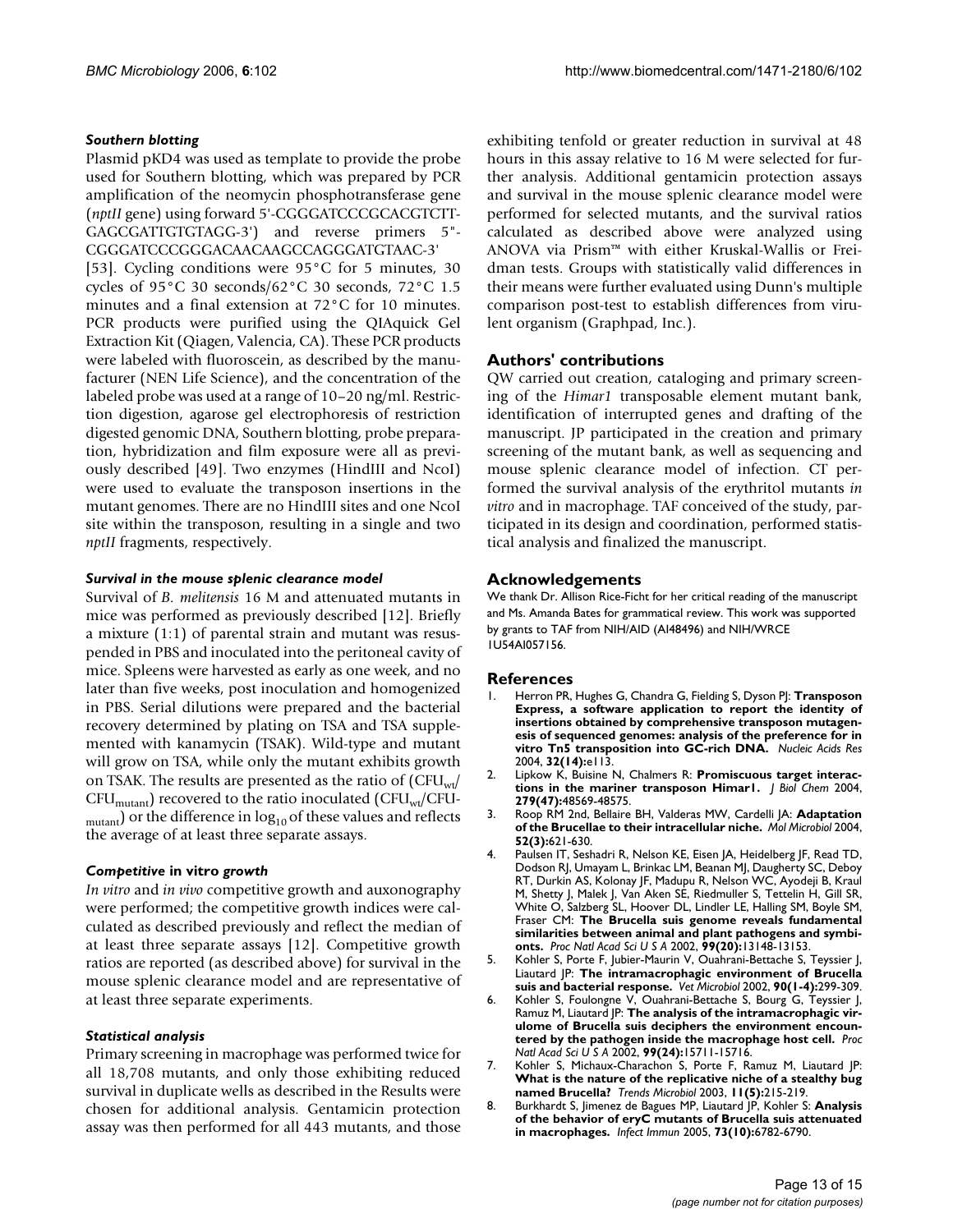- 9. Celli J, Gorvel JP: **[Organelle robbery: Brucella interactions with](http://www.ncbi.nlm.nih.gov/entrez/query.fcgi?cmd=Retrieve&db=PubMed&dopt=Abstract&list_uids=15036147) [the endoplasmic reticulum.](http://www.ncbi.nlm.nih.gov/entrez/query.fcgi?cmd=Retrieve&db=PubMed&dopt=Abstract&list_uids=15036147)** *Curr Opin Microbiol* 2004, **7(1):**93-97.
- 10. Celli J, Salcedo SP, Gorvel JP: **[Brucella coopts the small GTPase](http://www.ncbi.nlm.nih.gov/entrez/query.fcgi?cmd=Retrieve&db=PubMed&dopt=Abstract&list_uids=15632218) [Sar1 for intracellular replication.](http://www.ncbi.nlm.nih.gov/entrez/query.fcgi?cmd=Retrieve&db=PubMed&dopt=Abstract&list_uids=15632218)** *Proc Natl Acad Sci U S A* 2005, **102(5):**1673-1678.
- 11. Knodler LA, Bestor A, Ma C, Hansen-Wester I, Hensel M, Vallance BA, Steele-Mortimer O: **[Cloning Vectors and Fluorescent Pro](http://www.ncbi.nlm.nih.gov/entrez/query.fcgi?cmd=Retrieve&db=PubMed&dopt=Abstract&list_uids=16177386)[teins Can Significantly Inhibit Salmonella enterica Virulence](http://www.ncbi.nlm.nih.gov/entrez/query.fcgi?cmd=Retrieve&db=PubMed&dopt=Abstract&list_uids=16177386) in Both Epithelial Cells and Macrophages: Implications for [Bacterial Pathogenesis Studies.](http://www.ncbi.nlm.nih.gov/entrez/query.fcgi?cmd=Retrieve&db=PubMed&dopt=Abstract&list_uids=16177386)** *Infect Immun* 2005, **73(10):**7027-7031.
- 12. Hong PC, Tsolis RM, Ficht TA: **[Identification of genes required](http://www.ncbi.nlm.nih.gov/entrez/query.fcgi?cmd=Retrieve&db=PubMed&dopt=Abstract&list_uids=10858227) [for chronic persistence of Brucella abortus in mice.](http://www.ncbi.nlm.nih.gov/entrez/query.fcgi?cmd=Retrieve&db=PubMed&dopt=Abstract&list_uids=10858227)** *Infect Immun* 2000, **68(7):**4102-4107.
- 13. Lestrate P, Delrue RM, Danese I, Didembourg C, Taminiau B, Mertens P, De Bolle X, Tibor A, Tang CM, Letesson JJ: [Identifica](http://www.ncbi.nlm.nih.gov/entrez/query.fcgi?cmd=Retrieve&db=PubMed&dopt=Abstract&list_uids=11069678)**[tion and characterization of in vivo attenuated mutants of](http://www.ncbi.nlm.nih.gov/entrez/query.fcgi?cmd=Retrieve&db=PubMed&dopt=Abstract&list_uids=11069678) [brucella melitensis.](http://www.ncbi.nlm.nih.gov/entrez/query.fcgi?cmd=Retrieve&db=PubMed&dopt=Abstract&list_uids=11069678)** *Mol Microbiol* 2000, **38(3):**543-551.
- 14. Lestrate P, Dricot A, Delrue RM, Lambert C, Martinelli V, De Bolle X, Letesson JJ, Tibor A: **[Attenuated signature-tagged mutagen](http://www.ncbi.nlm.nih.gov/entrez/query.fcgi?cmd=Retrieve&db=PubMed&dopt=Abstract&list_uids=14638795)**[esis mutants of Brucella melitensis identified during the](http://www.ncbi.nlm.nih.gov/entrez/query.fcgi?cmd=Retrieve&db=PubMed&dopt=Abstract&list_uids=14638795) acute phase of infection in mice. Infect Immun 2003, [acute phase of infection in mice.](http://www.ncbi.nlm.nih.gov/entrez/query.fcgi?cmd=Retrieve&db=PubMed&dopt=Abstract&list_uids=14638795) **71(12):**7053-7060.
- 15. Alcantara RB, Read RD, Valderas MW, Brown TD, Roop RM 2nd: **[Intact purine biosynthesis pathways are required for wild](http://www.ncbi.nlm.nih.gov/entrez/query.fcgi?cmd=Retrieve&db=PubMed&dopt=Abstract&list_uids=15271960)type virulence of Brucella abortus 2308 in the BALB/c mouse [model.](http://www.ncbi.nlm.nih.gov/entrez/query.fcgi?cmd=Retrieve&db=PubMed&dopt=Abstract&list_uids=15271960)** *Infect Immun* 2004, **72(8):**4911-4917.
- 16. Sangari FJ, Grillo MJ, Jimenez De Bagues MP, Gonzalez-Carrero MI, Garcia-Lobo JM, Blasco JM, Aguero J: **[The defect in the metabo](http://www.ncbi.nlm.nih.gov/entrez/query.fcgi?cmd=Retrieve&db=PubMed&dopt=Abstract&list_uids=9713940)[lism of erythritol of the Brucella abortus B19 vaccine strain](http://www.ncbi.nlm.nih.gov/entrez/query.fcgi?cmd=Retrieve&db=PubMed&dopt=Abstract&list_uids=9713940) [is unrelated with its attenuated virulence in mice.](http://www.ncbi.nlm.nih.gov/entrez/query.fcgi?cmd=Retrieve&db=PubMed&dopt=Abstract&list_uids=9713940)** *Vaccine* 1998, **16(17):**1640-1645.
- 17. Rajashekara G, Glasner JD, Glover DA, Splitter GA: **[Comparative](http://www.ncbi.nlm.nih.gov/entrez/query.fcgi?cmd=Retrieve&db=PubMed&dopt=Abstract&list_uids=15262941) [whole-genome hybridization reveals genomic islands in Bru](http://www.ncbi.nlm.nih.gov/entrez/query.fcgi?cmd=Retrieve&db=PubMed&dopt=Abstract&list_uids=15262941)[cella species.](http://www.ncbi.nlm.nih.gov/entrez/query.fcgi?cmd=Retrieve&db=PubMed&dopt=Abstract&list_uids=15262941)** *J Bacteriol* 2004, **186(15):**5040-5051.
- 18. Nandineni MR, Laishram RS, Gowrishankar J: **[Osmosensitivity](http://www.ncbi.nlm.nih.gov/entrez/query.fcgi?cmd=Retrieve&db=PubMed&dopt=Abstract&list_uids=15375119) [associated with insertions in argP \(iciA\) or glnE in glutamate](http://www.ncbi.nlm.nih.gov/entrez/query.fcgi?cmd=Retrieve&db=PubMed&dopt=Abstract&list_uids=15375119) [synthase-deficient mutants of Escherichia coli.](http://www.ncbi.nlm.nih.gov/entrez/query.fcgi?cmd=Retrieve&db=PubMed&dopt=Abstract&list_uids=15375119)** *J Bacteriol* 2004, **186(19):**6391-6399.
- 19. Lewis TA, Gonzalez R, Botsford JL: **[Rhizobium meliloti gluta](http://www.ncbi.nlm.nih.gov/entrez/query.fcgi?cmd=Retrieve&db=PubMed&dopt=Abstract&list_uids=2185218)[mate synthase: cloning and initial characterization of the glt](http://www.ncbi.nlm.nih.gov/entrez/query.fcgi?cmd=Retrieve&db=PubMed&dopt=Abstract&list_uids=2185218) [locus.](http://www.ncbi.nlm.nih.gov/entrez/query.fcgi?cmd=Retrieve&db=PubMed&dopt=Abstract&list_uids=2185218)** *J Bacteriol* 1990, **172(5):**2413-2420.
- 20. Schluter A, Nohlen M, Kramer M, Defez R, Priefer UB: **The Rhizobium leguminosarum bv. viciae glnD gene, encoding a uridylyltransferase/uridylyl-removing enzyme, is expressed in the root nodule but is not essential for nitrogen fixation.** *Microbiol* 2000, **146 ( Pt 11):**2987-2996.
- 21. Godfroid F, Cloeckaert A, Taminiau B, Danese I, Tibor A, de Bolle X, Mertens P, Letesson JJ: **[Genetic organisation of the lipopolysac](http://www.ncbi.nlm.nih.gov/entrez/query.fcgi?cmd=Retrieve&db=PubMed&dopt=Abstract&list_uids=11081580)[charide O-antigen biosynthesis region of brucella melitensis](http://www.ncbi.nlm.nih.gov/entrez/query.fcgi?cmd=Retrieve&db=PubMed&dopt=Abstract&list_uids=11081580) [16M \(wbk\).](http://www.ncbi.nlm.nih.gov/entrez/query.fcgi?cmd=Retrieve&db=PubMed&dopt=Abstract&list_uids=11081580)** *Res Microbiol* 2000, **151(8):**655-668.
- 22. Essenberg RC, Seshadri R, Nelson K, Paulsen I: **[Sugar metabolism](http://www.ncbi.nlm.nih.gov/entrez/query.fcgi?cmd=Retrieve&db=PubMed&dopt=Abstract&list_uids=12414147) [by Brucellae.](http://www.ncbi.nlm.nih.gov/entrez/query.fcgi?cmd=Retrieve&db=PubMed&dopt=Abstract&list_uids=12414147)** *Vet Microbiol* 2002, **90(1-4):**249-261.
- 23. Zhao Y, Blumer SE, Sundin GW: **[Identification of Erwinia amy](http://www.ncbi.nlm.nih.gov/entrez/query.fcgi?cmd=Retrieve&db=PubMed&dopt=Abstract&list_uids=16291682)[lovora genes induced during infection of immature pear tis](http://www.ncbi.nlm.nih.gov/entrez/query.fcgi?cmd=Retrieve&db=PubMed&dopt=Abstract&list_uids=16291682)[sue.](http://www.ncbi.nlm.nih.gov/entrez/query.fcgi?cmd=Retrieve&db=PubMed&dopt=Abstract&list_uids=16291682)** *J Bacteriol* 2005, **187(23):**8088-8103.
- 24. Alton GG, Jones ZM, Pietz DE: **Laboratory Techniques in Brucellosis.** Geneva , World Health Organization; 1975.
- 25. Endley S, McMurray D, Ficht TA: **[Interruption of the cydB locus](http://www.ncbi.nlm.nih.gov/entrez/query.fcgi?cmd=Retrieve&db=PubMed&dopt=Abstract&list_uids=11274104) [in Brucella abortus attenuates intracellular survival and vir](http://www.ncbi.nlm.nih.gov/entrez/query.fcgi?cmd=Retrieve&db=PubMed&dopt=Abstract&list_uids=11274104)[ulence in the mouse model of infection.](http://www.ncbi.nlm.nih.gov/entrez/query.fcgi?cmd=Retrieve&db=PubMed&dopt=Abstract&list_uids=11274104)** *J Bacteriol* 2001, **183(8):**2454-2462.
- 26. Muller S: **[Redox and antioxidant systems of the malaria para](http://www.ncbi.nlm.nih.gov/entrez/query.fcgi?cmd=Retrieve&db=PubMed&dopt=Abstract&list_uids=15387810)**[site Plasmodium falciparum.](http://www.ncbi.nlm.nih.gov/entrez/query.fcgi?cmd=Retrieve&db=PubMed&dopt=Abstract&list_uids=15387810) **53(5):**1291-1305.
- 27. Ahn KS, Ha U, Jia J, Wu D, Jin S: **The truA gene of Pseudomonas aeruginosa is required for the expression of type III secretory genes.** *Microbiol* 2004, **150(Pt 3):**539-547.
- 28. Zhao M, Zhou L, Kawarasaki Y, Georgiou G: **[Regulation of RraA,](http://www.ncbi.nlm.nih.gov/entrez/query.fcgi?cmd=Retrieve&db=PubMed&dopt=Abstract&list_uids=16621818) [a protein inhibitor of RNase E-mediated RNA decay.](http://www.ncbi.nlm.nih.gov/entrez/query.fcgi?cmd=Retrieve&db=PubMed&dopt=Abstract&list_uids=16621818)** *J Bacteriol* 2006, **188(9):**3257-3263.
- 29. Bralley P, Gust B, Chang S, Chater KF, Jones GH: **RNA 3'-tail synthesis in Streptomyces: in vitro and in vivo activities of RNase PH, the SCO3896 gene product and polynucleotide phosphorylase.** *Microbiol* 2006, **152(Pt 3):**627-636.
- 30. Kelly KO, Reuven NB, Li Z, Deutscher MP: **[RNase PH is essential](http://www.ncbi.nlm.nih.gov/entrez/query.fcgi?cmd=Retrieve&db=PubMed&dopt=Abstract&list_uids=1644789) [for tRNA processing and viability in RNase-deficient](http://www.ncbi.nlm.nih.gov/entrez/query.fcgi?cmd=Retrieve&db=PubMed&dopt=Abstract&list_uids=1644789) [Escherichia coli cells.](http://www.ncbi.nlm.nih.gov/entrez/query.fcgi?cmd=Retrieve&db=PubMed&dopt=Abstract&list_uids=1644789)** *J Biol Chem* 1992, **267(23):**16015-16018.
- 31. Wilson AC, Wu CC, Yates JR 3rd, Tan M: **[Chlamydial GroEL](http://www.ncbi.nlm.nih.gov/entrez/query.fcgi?cmd=Retrieve&db=PubMed&dopt=Abstract&list_uids=16237037) [autoregulates its own expression through direct interactions](http://www.ncbi.nlm.nih.gov/entrez/query.fcgi?cmd=Retrieve&db=PubMed&dopt=Abstract&list_uids=16237037) [with the HrcA repressor protein.](http://www.ncbi.nlm.nih.gov/entrez/query.fcgi?cmd=Retrieve&db=PubMed&dopt=Abstract&list_uids=16237037)** *J Bacteriol* 2005, **187(21):**7535-7542.
- 32. Wilson AC, Tan M: **[Stress response gene regulation in Chlamy](http://www.ncbi.nlm.nih.gov/entrez/query.fcgi?cmd=Retrieve&db=PubMed&dopt=Abstract&list_uids=15150223)[dia is dependent on HrcA-CIRCE interactions.](http://www.ncbi.nlm.nih.gov/entrez/query.fcgi?cmd=Retrieve&db=PubMed&dopt=Abstract&list_uids=15150223)** *J Bacteriol* 2004, **186(11):**3384-3391.
- 33. Chandu D, Nandi D: **[Comparative genomics and functional](http://www.ncbi.nlm.nih.gov/entrez/query.fcgi?cmd=Retrieve&db=PubMed&dopt=Abstract&list_uids=15501647) [roles of the ATP-dependent proteases Lon and Clp during](http://www.ncbi.nlm.nih.gov/entrez/query.fcgi?cmd=Retrieve&db=PubMed&dopt=Abstract&list_uids=15501647) [cytosolic protein degradation.](http://www.ncbi.nlm.nih.gov/entrez/query.fcgi?cmd=Retrieve&db=PubMed&dopt=Abstract&list_uids=15501647)** *Res Microbiol* 2004, **155(9):**710-719.
- 34. Ekaza E, Guilloteau L, Teyssier J, Liautard JP, Kohler S: **Functional analysis of the ClpATPase ClpA of Brucella suis, and persistence of a knockout mutant in BALB/c mice.** *Microbiol* 2000, **146(Pt 7):**1605-1616.
- 35. Chimento DP, Kadner RJ, Wiener MC: **[Comparative structural](http://www.ncbi.nlm.nih.gov/entrez/query.fcgi?cmd=Retrieve&db=PubMed&dopt=Abstract&list_uids=15739205) [analysis of TonB-dependent outer membrane transporters:](http://www.ncbi.nlm.nih.gov/entrez/query.fcgi?cmd=Retrieve&db=PubMed&dopt=Abstract&list_uids=15739205)** [implications for the transport cycle.](http://www.ncbi.nlm.nih.gov/entrez/query.fcgi?cmd=Retrieve&db=PubMed&dopt=Abstract&list_uids=15739205) **59(2):**240-251.
- Kim MH, Choi WC, Kang HO, Lee JS, Kang BS, Kim KJ, Derewenda ZS, Oh TK, Lee CH, Lee JK: **[The molecular structure and cata](http://www.ncbi.nlm.nih.gov/entrez/query.fcgi?cmd=Retrieve&db=PubMed&dopt=Abstract&list_uids=16314577)[lytic mechanism of a quorum-quenching N-acyl-L-homoser](http://www.ncbi.nlm.nih.gov/entrez/query.fcgi?cmd=Retrieve&db=PubMed&dopt=Abstract&list_uids=16314577)[ine lactone hydrolase.](http://www.ncbi.nlm.nih.gov/entrez/query.fcgi?cmd=Retrieve&db=PubMed&dopt=Abstract&list_uids=16314577)** *Proc Natl Acad Sci U S A* 2005, **102(49):**17606-17611.
- 37. Hihara Y, Muramatsu M, Nakamura K, Sonoike K: **[A cyanobacterial](http://www.ncbi.nlm.nih.gov/entrez/query.fcgi?cmd=Retrieve&db=PubMed&dopt=Abstract&list_uids=15358547) [gene encoding an ortholog of Pirin is induced under stress](http://www.ncbi.nlm.nih.gov/entrez/query.fcgi?cmd=Retrieve&db=PubMed&dopt=Abstract&list_uids=15358547) [conditions.](http://www.ncbi.nlm.nih.gov/entrez/query.fcgi?cmd=Retrieve&db=PubMed&dopt=Abstract&list_uids=15358547)** *FEBS Lett* 2004, **574(1-3):**101-105.
- Donaldson SC, Straley BA, Hegde NV, Sawant AA, DebRoy C, Jayarao<br>BM: **Molecular epidemiology of ceftiofur-resistant** BM: **[Molecular epidemiology of ceftiofur-resistant](http://www.ncbi.nlm.nih.gov/entrez/query.fcgi?cmd=Retrieve&db=PubMed&dopt=Abstract&list_uids=16751500) [Escherichia coli isolates from dairy calves.](http://www.ncbi.nlm.nih.gov/entrez/query.fcgi?cmd=Retrieve&db=PubMed&dopt=Abstract&list_uids=16751500)** *Appl Environ Microbiol* 2006, **72(6):**3940-3948.
- 39. Orden JA, Ruiz-Santa-Quiteria JA, Garcia S, Cid D, De La Fuente R: **[In vitro susceptibility of Escherichia coli strains isolated from](http://www.ncbi.nlm.nih.gov/entrez/query.fcgi?cmd=Retrieve&db=PubMed&dopt=Abstract&list_uids=10900823) [diarrhoeic dairy calves to 15 antimicrobial agents.](http://www.ncbi.nlm.nih.gov/entrez/query.fcgi?cmd=Retrieve&db=PubMed&dopt=Abstract&list_uids=10900823)** *J Vet Med B Infect Dis Vet Public Health* 2000, **47(5):**329-335.
- Haine V, Sinon A, Van Steen F, Rousseau S, Dozot M, Lestrate P, Lambert C, Letesson JJ, De Bolle X: **[Systematic targeted mutagene](http://www.ncbi.nlm.nih.gov/entrez/query.fcgi?cmd=Retrieve&db=PubMed&dopt=Abstract&list_uids=16113274)[sis of Brucella melitensis 16M reveals a major role for GntR](http://www.ncbi.nlm.nih.gov/entrez/query.fcgi?cmd=Retrieve&db=PubMed&dopt=Abstract&list_uids=16113274) [regulators in the control of virulence.](http://www.ncbi.nlm.nih.gov/entrez/query.fcgi?cmd=Retrieve&db=PubMed&dopt=Abstract&list_uids=16113274)** *Infect Immun* 2005, **73(9):**5578-5586.
- 41. Chan YY, Chua KL: **[The Burkholderia pseudomallei BpeAB-](http://www.ncbi.nlm.nih.gov/entrez/query.fcgi?cmd=Retrieve&db=PubMed&dopt=Abstract&list_uids=15995185)[OprB efflux pump: expression and impact on quorum sens](http://www.ncbi.nlm.nih.gov/entrez/query.fcgi?cmd=Retrieve&db=PubMed&dopt=Abstract&list_uids=15995185)[ing and virulence.](http://www.ncbi.nlm.nih.gov/entrez/query.fcgi?cmd=Retrieve&db=PubMed&dopt=Abstract&list_uids=15995185)** *J Bacteriol* 2005, **187(14):**4707-4719.
- 42. Gonzalez JE, Reuhs BL, Walker GC: **[Low molecular weight EPS II](http://www.ncbi.nlm.nih.gov/entrez/query.fcgi?cmd=Retrieve&db=PubMed&dopt=Abstract&list_uids=8710923) [of Rhizobium meliloti allows nodule invasion in Medicago](http://www.ncbi.nlm.nih.gov/entrez/query.fcgi?cmd=Retrieve&db=PubMed&dopt=Abstract&list_uids=8710923) [sativa.](http://www.ncbi.nlm.nih.gov/entrez/query.fcgi?cmd=Retrieve&db=PubMed&dopt=Abstract&list_uids=8710923)** *Proc Natl Acad Sci U S A* 1996, **93(16):**8636-8641.
- Lopez-Goni I, Guzman-Verri C, Manterola L, Sola-Landa A, Moriyon I, Moreno E: **[Regulation of Brucella virulence by the two-com](http://www.ncbi.nlm.nih.gov/entrez/query.fcgi?cmd=Retrieve&db=PubMed&dopt=Abstract&list_uids=12414153)[ponent system BvrR/BvrS.](http://www.ncbi.nlm.nih.gov/entrez/query.fcgi?cmd=Retrieve&db=PubMed&dopt=Abstract&list_uids=12414153)** *Vet Microbiol* 2002, **90(1-4):**329-339.
- 44. Campbell EA, Muzzin O, Chlenov M, Sun JL, Olson CA, Weinman O, Trester-Zedlitz ML, Darst SA: **[Structure of the bacterial RNA](http://www.ncbi.nlm.nih.gov/entrez/query.fcgi?cmd=Retrieve&db=PubMed&dopt=Abstract&list_uids=11931761) [polymerase promoter specificity sigma subunit.](http://www.ncbi.nlm.nih.gov/entrez/query.fcgi?cmd=Retrieve&db=PubMed&dopt=Abstract&list_uids=11931761)** *Mol Cell* 2002, **9(3):**527-539.
- 45. Dozot M, Boigegrain RA, Delrue RM, Hallez R, Ouahrani-Bettache S, Danese I, Letesson JJ, De Bolle X, Kohler S: **[The stringent](http://www.ncbi.nlm.nih.gov/entrez/query.fcgi?cmd=Retrieve&db=PubMed&dopt=Abstract&list_uids=16803581) [response mediator Rsh is required for Brucella melitensis](http://www.ncbi.nlm.nih.gov/entrez/query.fcgi?cmd=Retrieve&db=PubMed&dopt=Abstract&list_uids=16803581) and Brucella suis virulence, and for expression of the type IV [secretion system virB.](http://www.ncbi.nlm.nih.gov/entrez/query.fcgi?cmd=Retrieve&db=PubMed&dopt=Abstract&list_uids=16803581)** *Cell Microbiol* 2006, **8(11):**1791-1802.
- 46. Delrue RM, Lestrate P, Tibor A, Letesson JJ, De Bolle X: **[Brucella](http://www.ncbi.nlm.nih.gov/entrez/query.fcgi?cmd=Retrieve&db=PubMed&dopt=Abstract&list_uids=14979322) [pathogenesis, genes identified from random large-scale](http://www.ncbi.nlm.nih.gov/entrez/query.fcgi?cmd=Retrieve&db=PubMed&dopt=Abstract&list_uids=14979322) [screens.](http://www.ncbi.nlm.nih.gov/entrez/query.fcgi?cmd=Retrieve&db=PubMed&dopt=Abstract&list_uids=14979322)** *FEMS Microbiol Lett* 2004, **231(1):**1-12.
- 47. Chiang SL, Rubin El: **[Construction of a mariner-based transpo](http://www.ncbi.nlm.nih.gov/entrez/query.fcgi?cmd=Retrieve&db=PubMed&dopt=Abstract&list_uids=12383515)[son for epitope-tagging and genomic targeting.](http://www.ncbi.nlm.nih.gov/entrez/query.fcgi?cmd=Retrieve&db=PubMed&dopt=Abstract&list_uids=12383515)** *Gene* 2002, **296(1-2):**179-185.
- Sambrook J, Fritsch EF, Maniatis T: Molecular Cloning: A Labora**tory Manual.** 512th edition. Cold Spring Harbor, NY , Cold Spring Harbor Laboratory; 1989.
- 49. Pei J, Ficht TA: **Brucella abortus rough mutants are cytopathic for macrophages in culture.** *Infect Immun* 2003, **72(1):**440-450.
- 50. **B.** melitensis Genome Database [ics.med.umich.edu/bbp/blast/blast.html\]](http://helab.bioinformatics.med.umich.edu/bbp/blast/blast.html)
- 51. **Department of Energy (DOE)** [[http://img.jgi.doe.gov/cgi-bin/](http://img.jgi.doe.gov/cgi-bin/pub/main.cgi) [pub/main.cgi](http://img.jgi.doe.gov/cgi-bin/pub/main.cgi)]